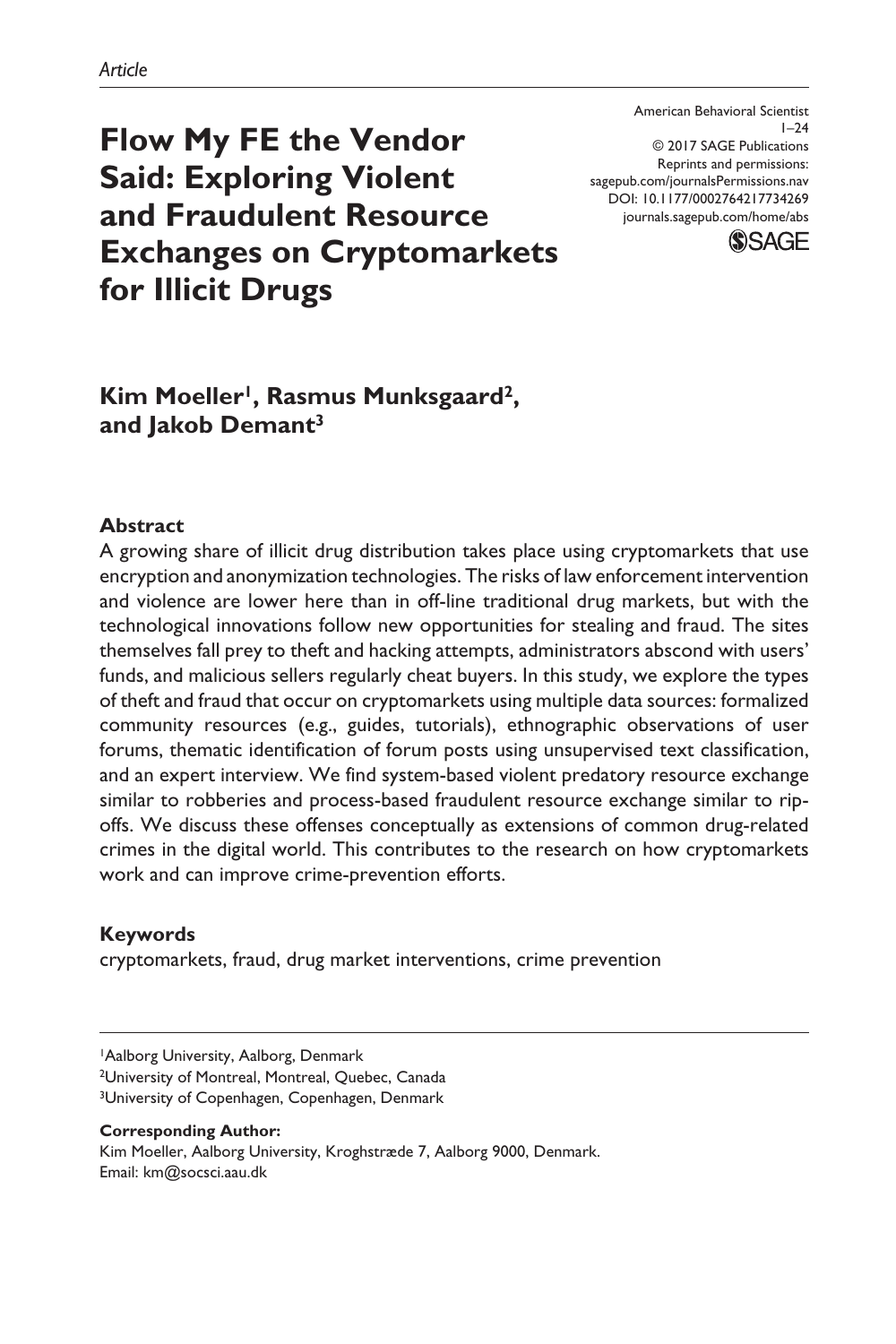### **Introduction**

Illicit drug markets exist in direct opposition to the state's regulation. Participants are routinely arrested and face severe criminal sanctions. Despite this, drug markets persist because buyers and sellers strategically adapt their transactions in ways that reduce the risk of law enforcement intervention and personal victimization (Moeller, Copes, & Hoechstetler, 2016). In recent years, these adaptations have increasingly involved moving transactions online to so-called cryptomarkets (Soska & Christin, 2015). Cryptomarkets are located on the "dark web" as hidden services using the Tor network (The Onion Router) and use encrypted communications and bitcoin to provide anonymity and security. Compared with illicit drug markets in the real world, cryptomarkets are anonymous and open but transcend physical locations (Aldridge & Décary-Hétu, 2016).

A growing research has examined these online exchanges and found that illicit drugs constitute the majority of transactions (e.g., Barratt, 2012; Christin, 2012; Martin, 2014; Soska & Christin, 2015; Van Hout & Bingham, 2013, 2014), secondarily to stolen data (e.g., Hutchings & Holt, 2014; Wehinger, 2011). A central finding in this research is that the risks of legal sanctions are low for both buyers and sellers as the whole cryptomarket ecosystem is highly resilient to interventions (Décary-Hétu & Giommoni, 2016; Soska & Christin, 2015; Van Buskirk et al., 2017; Van Buskirk, Roxburgh, Farrell, & Burns, 2014). So far, law enforcement efforts have primarily targeted the administrators of the sites, and buyers have been jeopardized only because of traditional police work, such as intercepting shipments in the mail (Europol, 2013).

The same technology that is designed to reduce the risk of being robbed or scammed also enables new forms of fraudulent behavior. At the system level, cryptomarkets are regularly exposed to theft and hacking attempts, and the bitcoin technology also has security flaws (Wehinger, 2011). At the process level, some vendors defraud buyers when shipping the drugs. The administrators of the sites work to alleviate these problems with several self-regulation mechanisms, such as buyer reviews, licenses, and authorizations for reliable vendors, banning malicious users, locking accounts, and implementing escrow services for payments. Despite these mechanisms, there are regular reports of theft and fraudulent behavior on online forums dedicated to cryptomarket discussions. These user forums are online communities where virtual offenders converge and have established their own norms, rules, and vocabulary (Martin, 2014; Soudijn & Zegers, 2012). User forums serve many different purposes for offenders, one of which is information dissemination to reduce the risks associated with the use of the postal system (Aldridge & Askew, 2017; Holt, Blevins, & Kuhns, 2014). The discussions on these forums constitute threads of individual posts that form conversations that are amenable to content analysis (Denzin, 1999; Williams & Copes, 2005), and several qualitative studies have used these data to examine various aspects of cryptomarkets (Aldridge & Askew, 2017; Bancroft & Reid, 2016; Martin, 2014).

In this study, we explore the different types of theft and fraud that occur in relation to illicit drug transactions on cryptomarkets, based on dark web forum data. The point of departure is Jacques and Wright's (2011) conceptualizations of illicit transactions as a combination of resource exchange and informal social control. Resource exchange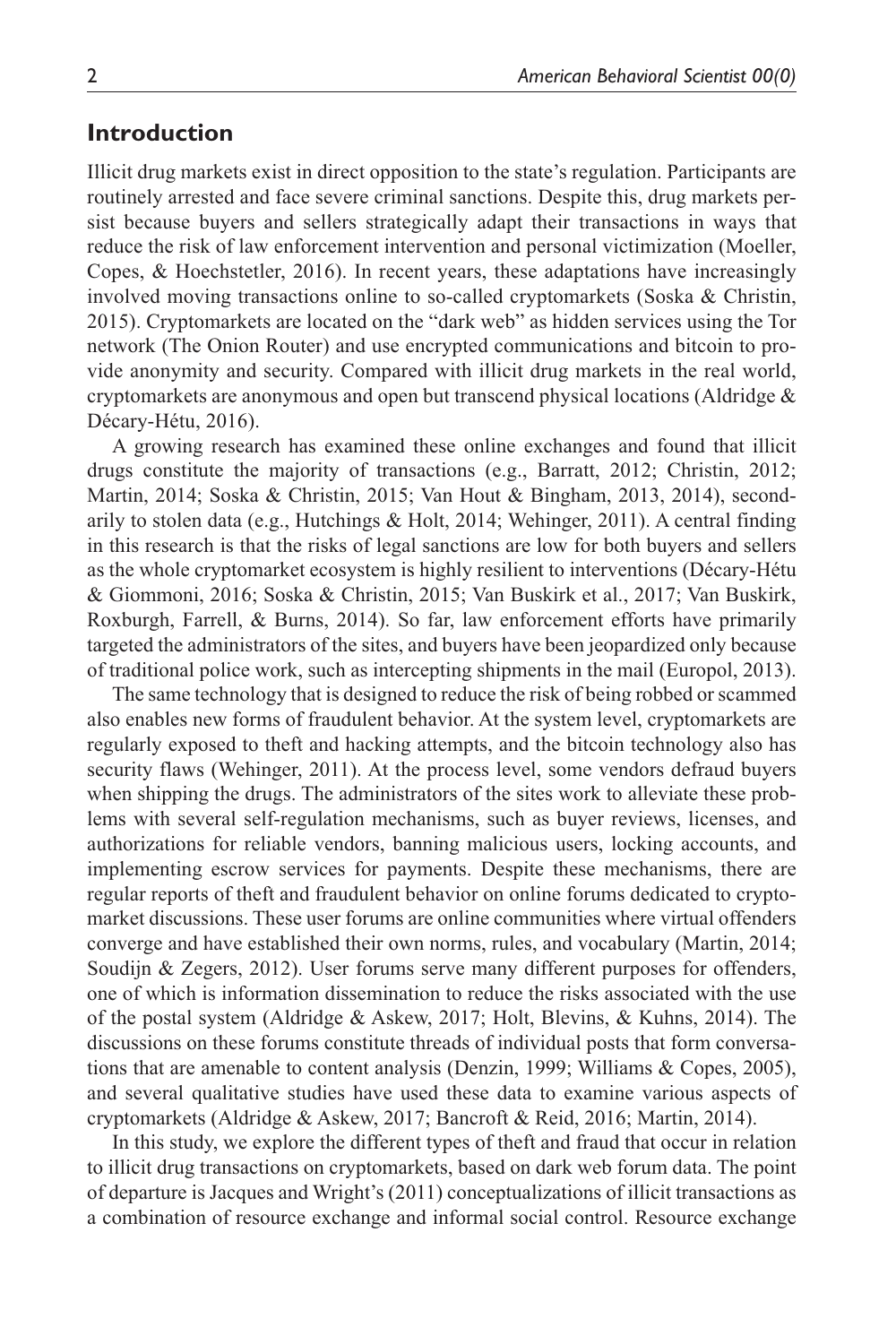takes the form of reciprocation, altruism, or predation. Reciprocation is a regular sale where the price varies depending on the social distance between seller and buyer. Repeat customers may receive lower prices and friends may even altruistically receive drugs as gifts (Kandel & Davis, 1991; Moeller & Sandberg, 2015). Some sellers use predation to increase profits. Predatory resource exchange consists of violence, fraud, or stealth. Using Jacques and Wright's (2011) concepts, robbery (Jacobs, 2000) is a violent resource exchange while rip-offs are a fraudulent resource exchange (Jacques, Allen, & Wright, 2014). Cryptomarket administrators attempt to prevent this malfeasance through social control (Martin, 2014), conceptualized as conflict management and retaliation (Jacques & Wright, 2011). There is a dispute resolution system wherein grievances can be settled and administrators can also ban vendors and buyers who do not comply with the rules. These options for conflict management and retaliation are not always effective against motivated offenders and can even be counterproductive.

We employ a rational choice perspective to examine how offenders exploit weaknesses in the cryptomarket technology to defraud users. We assume that the actors are motivated, opportunistic, and weigh the subjective utility of alternative actions. They are not absolutely deterred by law enforcement or other threats but adapt their offending behavior strategically to less risky alternatives (Cross, 2000; Moeller et al., 2016). A similar theoretical framework has been used in the study of illicit off-line drug markets (Jacques & Wright, 2011), cybercrime (Yar, 2005), and markets for stolen data (Hutchings & Holt, 2014). We recognize there are other more emotional and less rational mechanisms at work on cryptomarkets, such as culture and politics (Maddox, Barratt, Allen, & Lenton, 2016; Munksgaard & Demant, 2016), but they are not the focus of this study.

In the section that follows, we review the research that examines the problems with predatory resource exchanges on cryptomarkets. These actions violently target the system-based infrastructure of the dark web, Tor, and Bitcoin, and fraudulently target the process-based reputation mechanism. Next, we introduce our methodology and data-collection procedures. In the findings section, we present the different forms of predatory resource exchange and discuss the parallels between these acts and the thefts and frauds that occur in off-line drug markets.

### **Review**

This section outlines research that examines theft and fraud in online commerce. To gain a better understanding of these problems, we include research that has examined vulnerabilities in legal online peer-to-peer systems and bitcoin exchanges. We also include a number of non–peer reviewed references to strengthen the connection between online fraud and the dark web. We first describe the system-based control mechanisms and the violent predation that exploits them: DoS (denial-of-service) attacks, hacks, and bitcoin theft. Next, we describe how the reputation mechanism works to prevent fraudulent predation and provide examples of circumvention. Next, we describe the available methods for social control that site administrators apply in the form of conflict management and retaliation. Finally, we explain the "finalizing early" (FE) option that is the exception to these control mechanisms.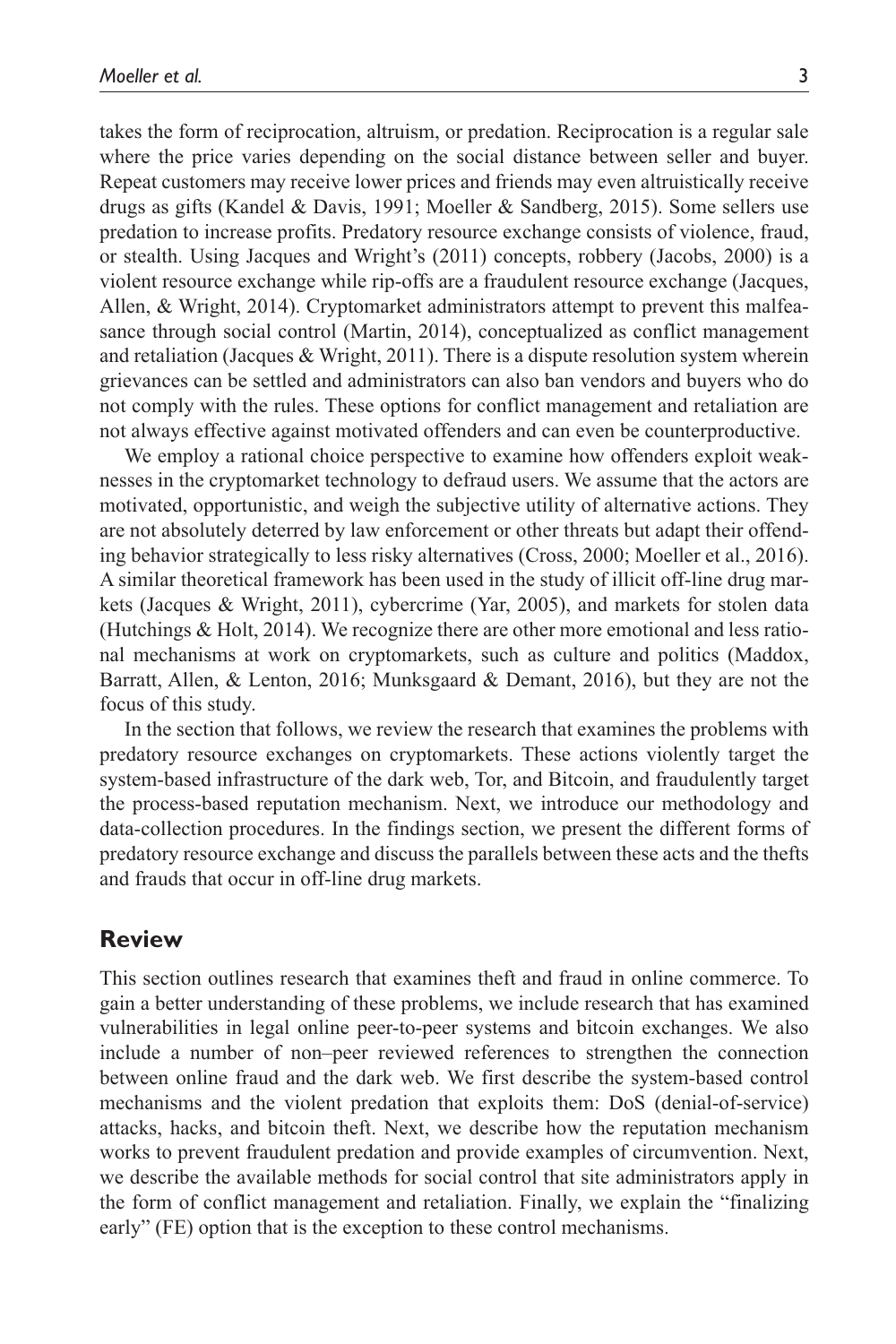### *System-Based Control and Violent Resource Exchange*

The cryptomarket infrastructure uses the anonymizing Tor network to operate as hidden services and uses bitcoin for transactions. Bitcoin is a virtual currency designed for online payments outside the traditional banking system (Böhme, Christin, Edelman, & Moore, 2015) and is the most popular method for payment on cryptomarkets (Europol, 2016). The Tor network is the preferred medium for cryptomarkets and ensures that the server cannot be physically located by law enforcement and that all communication is anonymized. Consequently, the sites operate with impunity with regard to the typical ensemble of techniques to contain illicit Internet activity (e.g., Goldsmith, 2000; Hutchings & Holt, 2014).

Hidden services and cryptocurrency have two general weaknesses. First, hidden services are vulnerable to DoS attacks that bombard a server with requests until it slows down and eventually goes offline (Wehinger, 2011). Paulson and Weber (2006) noted that DoS attacks are used as "cyber extortion" because they can take websites offline and demand ransoms before attacks are stopped. Mitigating DoS attacks is particularly difficult for hidden services (Tor Project, 2013, 2014).

Second is the bitcoin private key for transactions, which can be stolen from a website through hacking. A key characteristic of bitcoin is that transactions are irreversible, contrary to other forms of online payment (Böhme et al., 2015). This irreversibility is intended to prevent fraud but simultaneously makes bitcoins an ideal target for theft (Doguet, 2013). Once a bitcoin is stolen, it cannot be retrieved. The largest known bitcoin theft was of 850,000 bitcoins from the MtGox exchange in 2013 (Bradbury, 2013). Allegedly, MtGox was subjected to an exploitation of a vulnerability known as a "transaction malleability" flaw in the Bitcoin protocol. Subsequent analysis (Decker & Wattenhofer, 2014) found that only 386 (sic!) of the bitcoins that disappeared could be explained by this vulnerability. The investigation is still ongoing. Moore and Christin (2013) calculated a risk ratio for more than 40 bitcoin currency exchanges and found that larger exchanges were less likely to be shut down. Conversely, larger exchanges are also more valuable targets to thieves.

Cyber extortion and bitcoin theft target the system-based controls and cause damage, exert force, and apply coercion. Conceptually, we interpret these actions as violent resource exchange, similar to robberies (Jacobs, 2000; Jacques & Wright, 2011), even though they are directed at the digital infrastructure of the sites and not the physical integrity of the administrators. This interpretation departs from Yar's (2005) observation that the online context can be understood in the extension of the conventional routine activity concepts of distance, weight, and value.

#### *Process-Based Control and Fraudulent Resource Exchange*

Process-based control revolves around the review mechanism, also referred to as the reputation systems (Resnick, Kuwabara, Zeckhauser, & Friedman, 2000). The review mechanism is designed to sanction misbehavior while imposing minimal costs on well-behaved users, similarly to legal e-commerce sites such as eBay and Amazon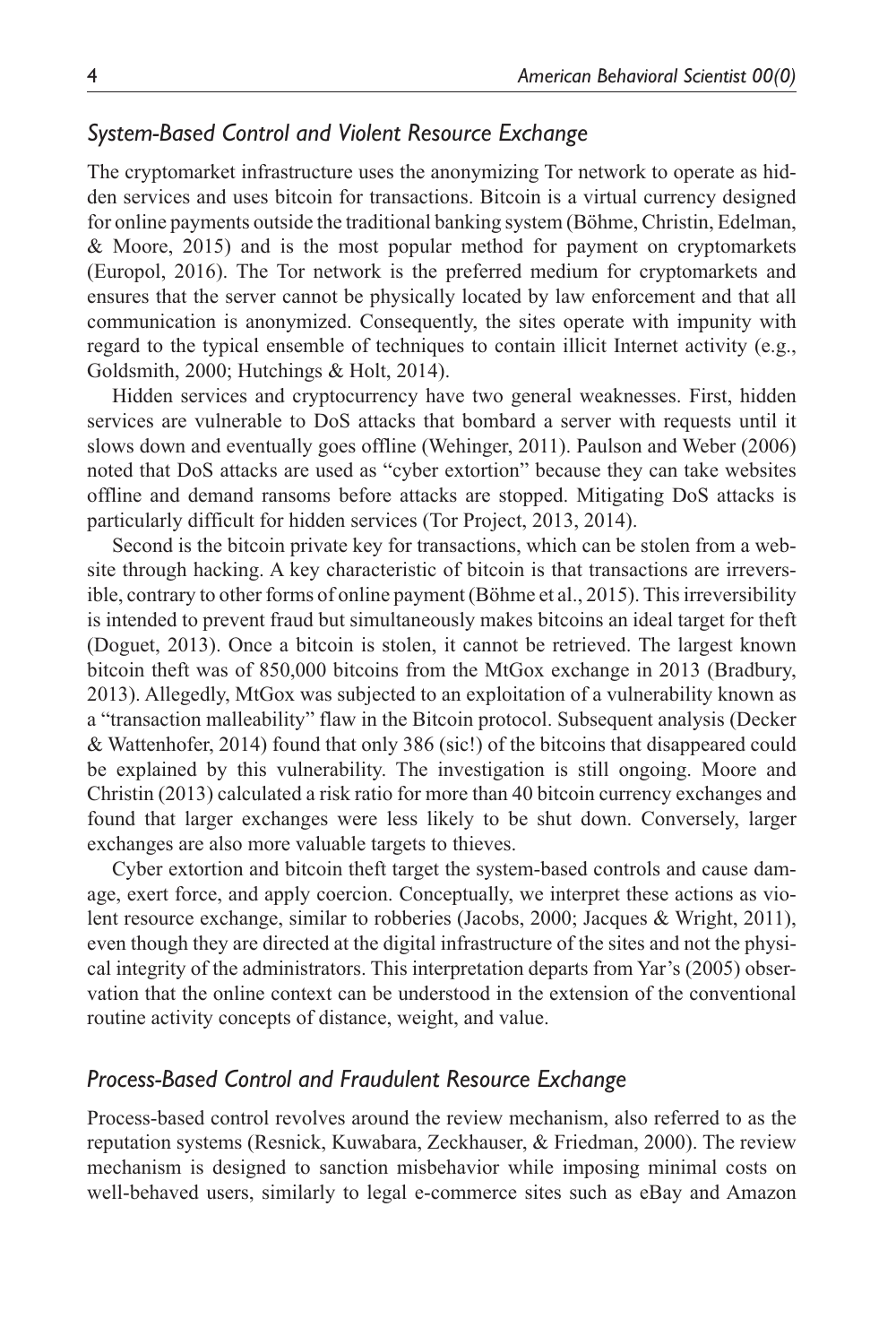(Marti & Garcia-Molina, 2005). A variety of statistics (e.g., total sales, average review score) are published for each vendor pseudonym (e.g., "Xanax\_King"), and with each transaction, buyers are encouraged, or even required, to provide a score for the product and the process. Kruithof et al. (2016) suggest that about 71% to 81% of cryptomarket transactions have an associated review, which is more than on eBay where only about half of the transactions are rated (Resnick, Zeckhauser, Swanson, & Lockwood, 2006). Buyers' number of transactions is also displayed to vendors and some may prioritize between customers, based on their history of giving favorable ratings (Van Hout & Bingham, 2014).

The weakness of the review mechanism is that the opinions of unknown peers affect others' decisions and the authenticity of these opinions cannot readily be ascertained. Manipulating reviews is a common form of fraud on legal online markets as well as cryptomarkets (Markopoulos, Xefteris, & Dellarocas, 2015). Known techniques include providing unfair recommendations and obtaining a positive reputation while strategically preparing to defect. Some vendors register multiple accounts, purchase their own stock, and leave good reviews. Others referred to as "whitewashers," leave or are banned, and then rejoin with new identities (Marti  $\&$ Garcia-Molina, 2005).

Site administrators can influence reputations by awarding reliable vendors with a "verified status" (Wehinger, 2011). A verified status is achieved after a number of successful transactions and carries across different sites. This is important because vendors with a verified status can immediately continue on another site in case law enforcement or a DoS attack takes down a marketplace (Dolliver, 2015). Technically, verified status requires that participants cannot steal each other's identity, which is referred to as "spoof-resistance." Spoof-resistance is based on a cryptographic key that is uniquely associated with the pseudonym of a vendor (Koutrouli  $\&$  Tsalgatidou, 2012).

According to Jacques and Wright's (2011) conceptualization, resource exchanges based on the false premise of manipulated reviews are predatory and fraudulent. The site administrators are aware of the fraudulent predation that takes place and seek to prevent it through various means of social control.

### *Social Control and the "FE" Exception*

Cryptomarket administrators use different forms of social control to build trust between vendors and buyers and also actively engage with users on the forums (Martin, 2014). Following Jacques and Wright's (2011) conceptualization, we understand these social controls as conflict management and retaliation.

The most formal social control available to administrators is the centralized dispute resolution mode. If a package does not arrive, the buyer and seller can discuss refunds here with administrators as mediators and active conflict managers. The users in Van Hout and Bingham's (2013) study evaluated the dispute resolution mode positively, even though only a few had experience with using it. Site administrators also manage conflicts more informally when they participate on the forums and update users with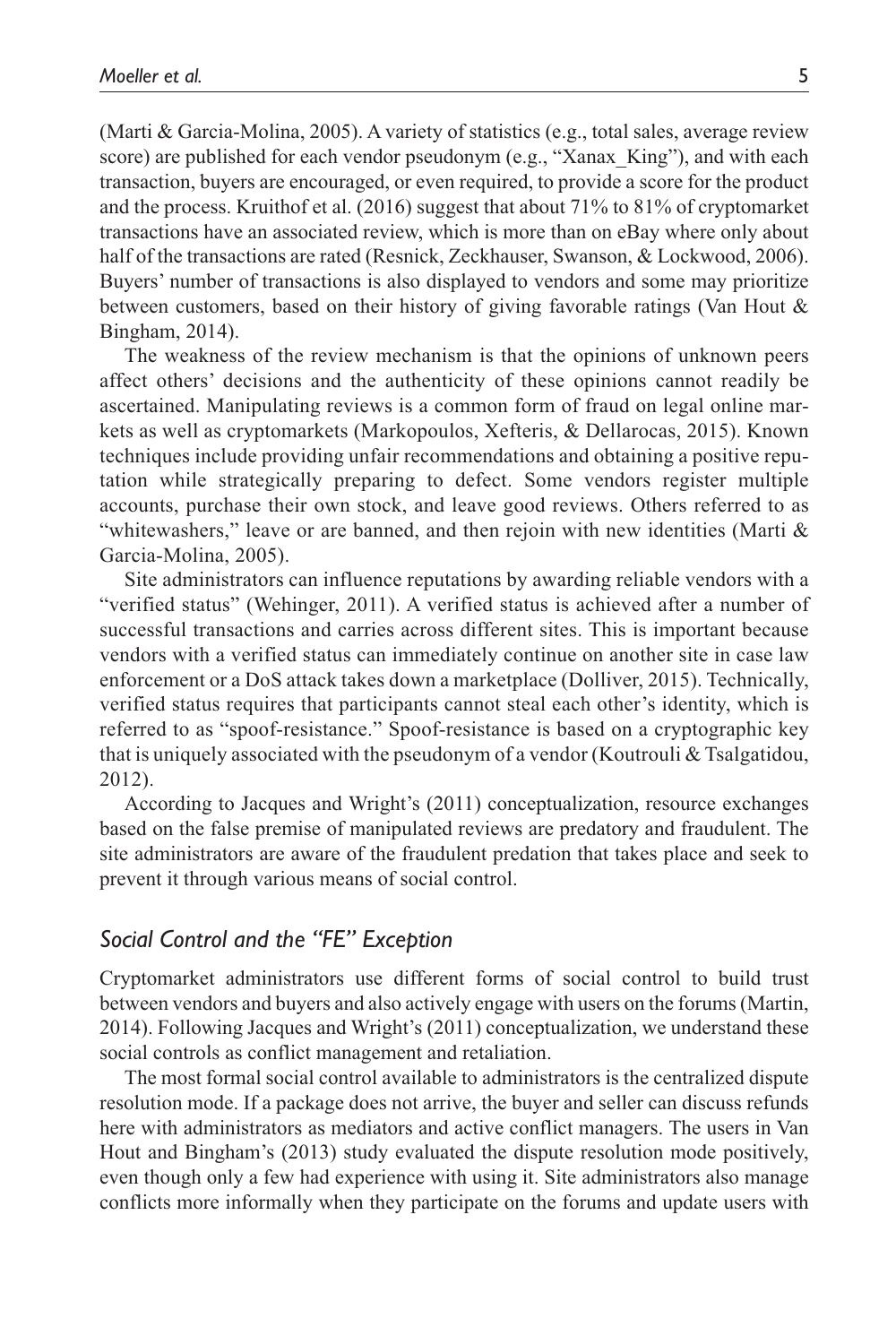news of technical problems, such as DoS attacks or hacking attempts that explain downtime (Martin, 2014). This proactive conflict management prevents user speculations that the site might have more serious security problems.

In the case of problems with individual malicious vendors, administrators can retaliate by either banning or "doxxing" them. Banned vendors will have to acquire a new bond and start their reputation building anew using another pseudonym. Because of the start-up costs of building a reputation, this is a serious economic sanction (Resnick et al., 2006). Doxxing or "dropping dox" is a more severe form of retaliation and involves the publication of documents containing phone numbers, financial information, medical records, emails, and so forth. Administrators can retrieve this information from messages stored on the server, but they are hesitant in publishing it. Doxxing is controversial because it breaches the fundamental premise of anonymity that the entire cryptomarket community is based on (Bancroft & Reid, 2016; Maddox et al., 2016).

Finally, there is one exception to the system- and process-based control mechanisms that also eludes conflict management and retaliatory measures. When conducting transactions, there is an option to "finalize early" (FE). Finalizing early implies that the buyer pays for the product in advance, in contrast to the standard procedure of holding the payment in the escrow system until arrival has been confirmed. Some vendors will request or even require that buyers FE before proceeding with shipments. The rationale for accepting to FE is threefold. First, the bitcoin exchange rate is so volatile that fluctuations between shipment and arrival can sometimes mean the difference of making a profit (Moore & Christin, 2013). Second, there may be a fee to use the escrow service (Martin, 2014; Van Hout & Bingham, 2014). Third, the centralized escrow system is vulnerable, because hackers or even administrators may abscond with the funds. The pitfalls of FE are obvious, as bitcoin transactions are irreversible.

In the following section, we describe our methods and data collection procedures before proceeding with the findings, where we present the different types of violent and fraudulent resource exchanges in cryptomarkets.

### **Data and Method**

Our primary data comprise forum threads where buyers, vendors, and administrators discuss cryptomarket issues. We found numerous threads where violent and fraudulent resource exchanges are critically disseminated along with discussions of the utility of the social control mechanisms. These threads are chronologically organized textual conversations that constitute cultural artifacts, amenable for empirical analysis (Williams & Copes, 2005). A number of studies have used online forum threads to examine various forms of offending (Aldridge & Askew, 2017; Bancroft & Reid, 2016; Holt et al., 2014; Martin, 2014), and the overall approach has been endorsed as "netnography" (Kozinets, 2002).

We use two complementary techniques to collect data from the threads, "lurking" and web crawling. Lurking is an element of observational ethnography (Garcia, Standlee, Bechkoff, & Yan, 2009) that has previously been applied in nethnographic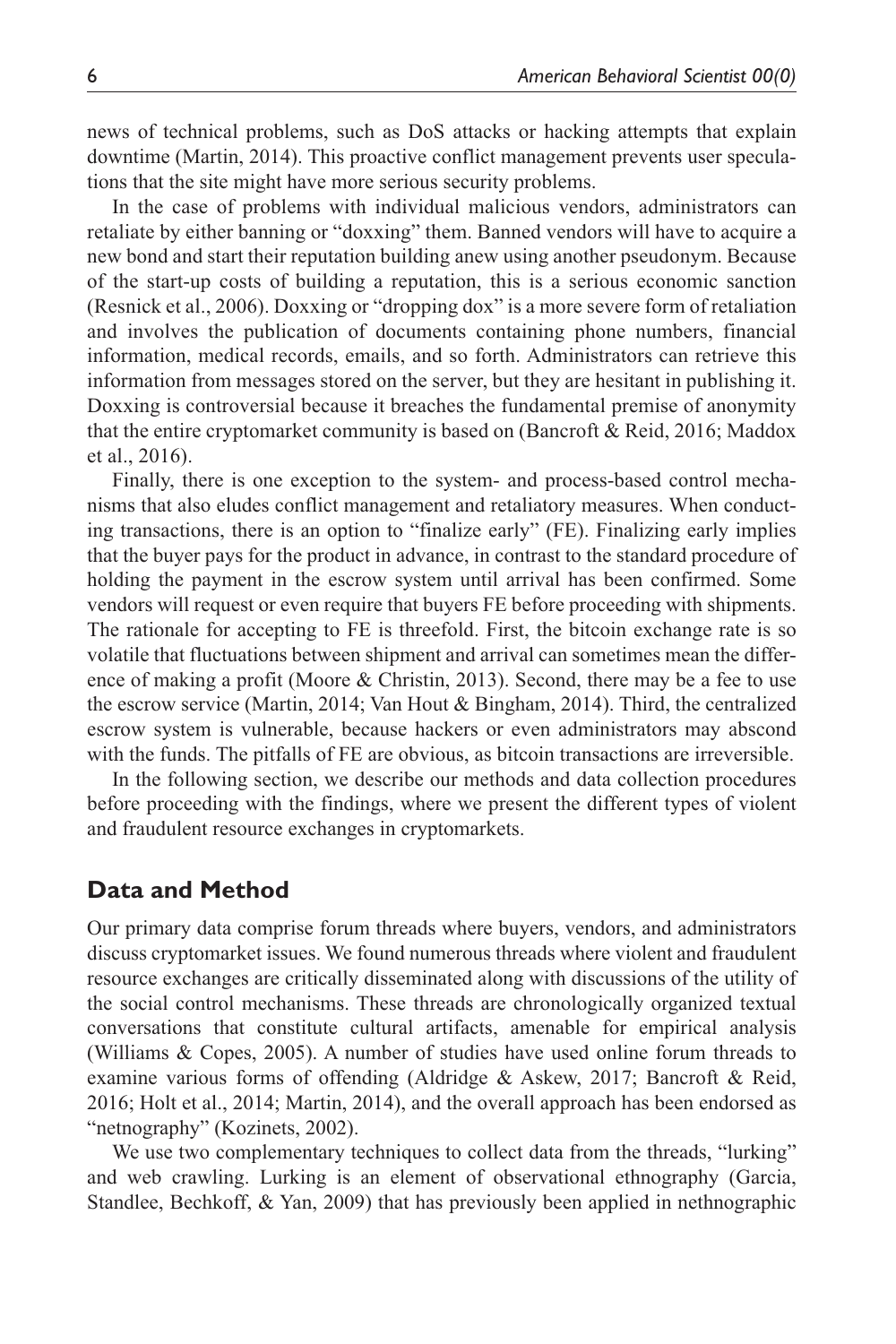cryptomarket studies (Aldridge & Askew, 2017; Bancroft & Reid, 2016; Martin, 2014). We lurked user forums and actively monitored threads on the r/DarkNetMarkets subreddit on reddit.com for 18 months (between January 2014 and July 2015) with the aim of exploring various types of predatory resource exchanges. Forum posts that mentioned predatory resource exchange were copied and saved for later analysis. The researchers collectively discussed the contents of the posts and this led to the identification of the system- and process-based predatory resource exchanges.

The ethics of observational nethnography are not solidly defined (see Kozinets, 2002; Martin & Christin, 2016). Following previous research, we decided not to actively participate or seek approval of our lurking (Aldridge & Askew, 2017). We consider the settings we observe as more public than private, given that they do not require membership and the participant count is in the thousands (Eysenbach & Till, 2001). In addition, the persons under study are "pseudonymous" and not readily identifiable (see Bancroft & Reid, 2016, for a discussion of this concept).

Next, we supplemented this observational data with data collected through web crawling provided through a publicly available data set hosted by The Internet Archive (Branwen et al., 2015). We first extracted 2.6 million forum posts and processed them by removing non-English posts, short posts, stemming, and stop words. This reduced the corpus to 404,161 posts from six forums that contained a vocabulary of 4,688 terms that we then subjected to unsupervised text classification using topic modeling. Topic modeling provides an "automated procedure for coding the content of a corpora of texts (including large corpora) into a set of substantively meaningful coding categories called 'topic'" (Mohr & Bogdanov, 2013, p. 546). Specifically, we applied a correlated topic model (Blei & Lafferty, 2007) by using the *stm* package developed by Roberts, Stewart, and Tingley (2015). This procedure provides an estimated proportion of a document, in our case, a forum post, which can be assigned to a specified "topic". We found and reviewed 200 "exemplar documents" (Roberts et al., 2014) that contain high proportions of predatory resource exchange-related topics. Topic modeling is typically applied for quantitative purposes (Grimmer & Stewart, 2013), but we use it purely as a qualitative aid to identify relevant forum posts. The topic model allows us to navigate thousands of documents in order to find additional empirical material that complements the material we collected through "lurking." It provides an alternate entry point to predatory resource exchange-related content.

Third and finally, we conducted informant ethnography with a semistructured interview over email with DeepDotWeb, the author of the blog DeepDotWeb.com, from December 2014 to January 2015. DeepDotWeb.com hosts interviews with administrators and provides discussions and news regarding cryptomarkets. The interview schedule emerged from the initial observational ethnography. We presented DeepDotWeb with our initial analysis and he provided comments, further insight, and critical evaluations of some publicly known examples of system-based theft. On having completed our analysis, we discussed our findings with DeepDotWeb, thus improving external validity by consulting a community expert.

We have two ambitions with this methodological approach. First, we use the different forms of data collection (web crawling, lurking, and interviews) to ensure that we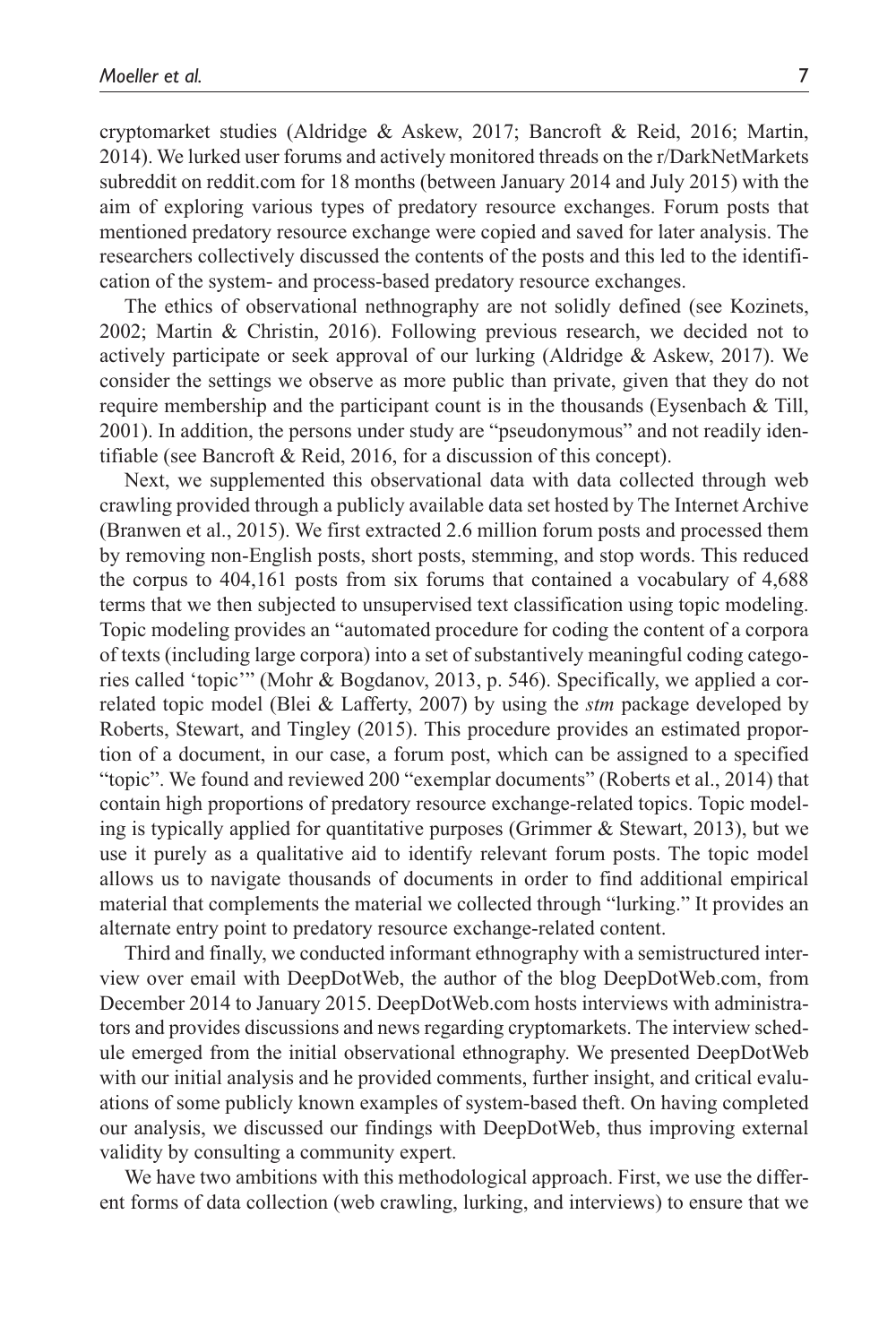are able to make detailed descriptions and not miss central aspects, referred to as convergence validity (Fielding, 2008). Second, we triangulate by taking the findings from the different data sources to position critical questions from other sources (Hammersley, 2008). Triangulation is based on the validation of findings from each method by comparing them to each other (Denzin, 1999). This pertains especially to our findings on system-based violent resource exchange that has previously only been established in grey literature and in statements made by administrators. Summing up, we use lurking to identify potentially relevant forms of predatory resource exchange. Next, we use topic modeling to secure these findings within a larger number of cases. Finally, the interview with an expert provides us with a critical perspective on our interpretations of the two initial data sets. The quotes we use are verbatim, including grammatical errors and jargon. Some of the quotes we use are now unavailable online, owing to Operation Onymous shutting down several cryptomarkets and their forums (Europol, 2014), while other marketplaces went offline during our research. We remain in possession of transcripts of forum threads, which are available on request to the authors.

# **Findings**

In the sections that follow, we first present the predatory activities that are aimed at the sites themselves, broadly conceptualized as system-based violent resource exchange. Next, we explore the malicious activities that target users, conceptualized as processbased fraudulent resource exchange.

# *System-Based Violent Resource Exchange*

Cryptomarkets compete for customers based on the robustness of their technological infrastructure, trustworthy administration, high uptime, and pleasant interfaces. This competition increased after the first Silk Road incarnation was taken down in 2014. Silk Road had a dominant market share and the ensuing vacuum sparked a series of new marketplaces. Paradoxically, the total use of cryptomarkets increased despite the negative media attention (Soska & Christin, 2015).

# *DoS Attacks and Hacking*

Cryptomarkets are targeted at the system level by DoS attacks and hacking and several sites have publicized statements of being victims of DoS attacks, as well as hacks and subsequent theft (DeepDotWeb, 2013a, 2013b, 2013c, 2014a, 2014b, 2014c, 2014e, 2014f, 2014g, 2014h). DoS attacks render sites unusable for the purposes of extortion and competition. Some buyers displace their transactions while the site is down and this blocks income from commissions. DeepDotWeb explains the consequences of DoS attacks as follows:

If Silk Road is down, everyone move to agora, if Agora is down, everyone moves to Evo . . . and so on [ . . . ] the DNM's users base is VERY herd like. (DeepDotWeb interview)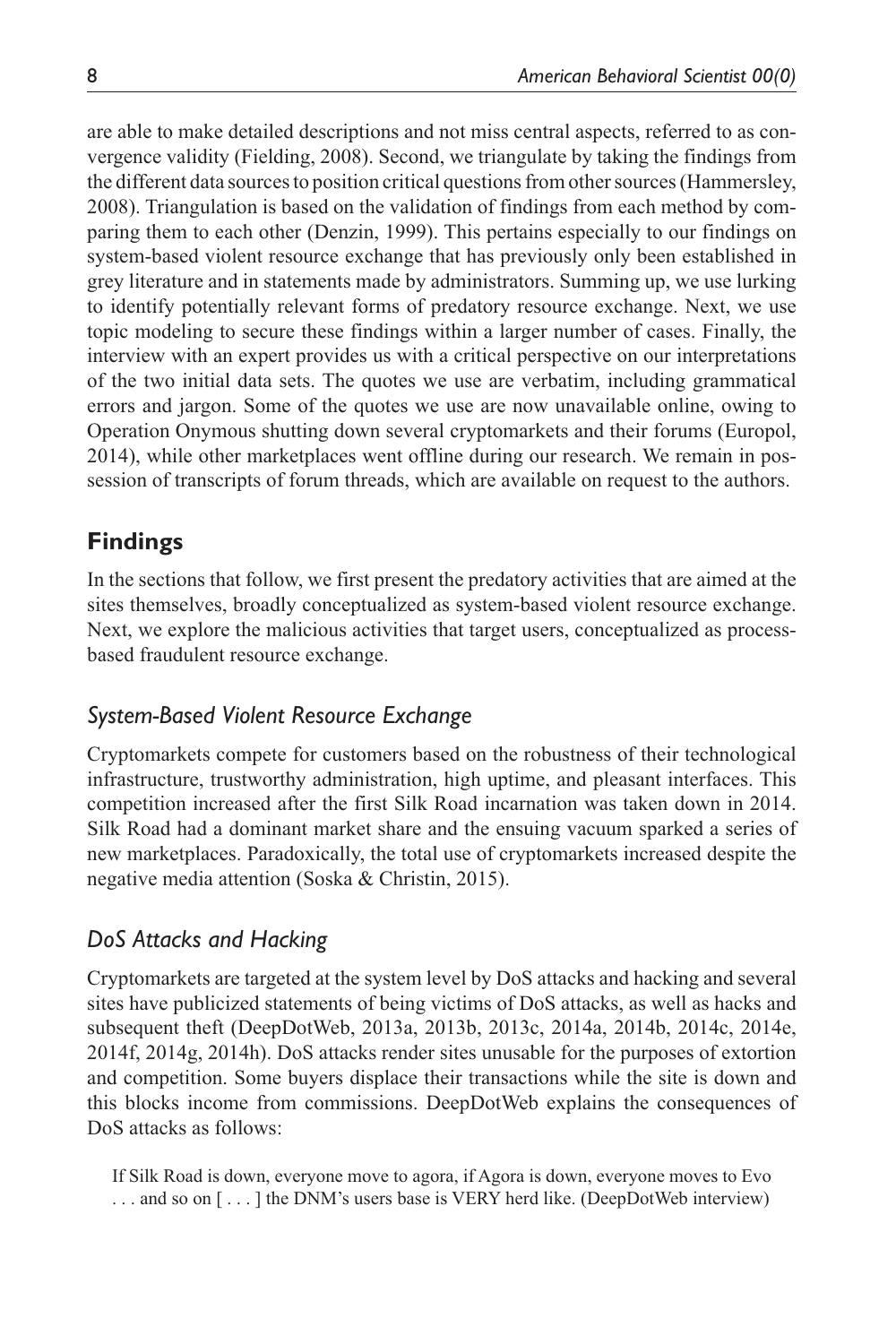At the most direct level, this displacement is a matter of buyers wanting to conduct their transactions without delay; however, it opens for other venues of predation. Hackers can exploit the displacement effect and demand ransoms to stop the attack. From the trial against Ross Ulbricht, operator of the Silk Road marketplace, we know that he paid an extortion fee to both hackers and DoS attackers (Jackson, 2015). To what extent DoS attacks effectively spur migrations of buyers and vendors is not entirely clear. Many marketplaces have suffered DoS attacks and regular downtime but have managed to operate successful businesses nevertheless. For example, we note that the market Agora, known in communities for its frequent downtime, was one of the largest markets in operation at the time. Displacement does not necessarily mean migration to competitors. Users might strategically adapt in other ways (Moeller et al., 2016) and begin to source through offline connections or merely postpone their activities to a time when the market is operational.

We found some evidence suggesting that site administrators themselves have used DoS attacks as part of the intersite competition for customers. These intersite conflicts are not well understood and the forum posts that address them are shrouded by various conspiracy theories and wild speculation, as exemplified by these posts:

Those are the theories you came up with? Remember when DPR thought Backopy was running Utopia using the name SWIM? Now who is it who runs a deepweb market using different names? Remember when DPR said he had evidence that Tormarket was behind a DDOS attack on SR2 when Tormarket was the main competitor of SR2? So who could be behind a DDOS attack on SR2's main competitor? (Agora Marketplace forums, March 9, 2014)

[Sheep Marketplace] did not have these problems and quickly became the top site on the deepweb, then stole everyone's bitcoin. I think the sheepfuckers are the same people behind tormarket, and are again sending a DDOS attack against their number 1 competitor SR2.0 Just my theory. (Silk Road 2.0 forums, December 17, 2013)

In one confirmed case, intersite competition led to the exploitation of security vulnerabilities with hacking tools known from regular cybercrime. These attacks consist of gaining access to databases with information on incriminating and illegal acts, which may include unencrypted addresses of inexperienced users and bitcoins. This can also be used for extortion or as a form of competitive violence, where the perpetrators delegitimize their competitor's site by first exploiting and then publishing their security vulnerabilities. In December 2013, a hacker gained access to the TorMarket database. TorMarket had branded itself on having high security and the breach was detrimental to the integrity of the administrators (DeepDotWeb, 2013b). The then administrator, Dread Pirate Roberts, published the TorMarket hack on the Silk Road 2.0 forums and presented database information to expose his competitor's vulnerabilities. DeepDotWeb explains the severity of such incidents:

Security flaws are the most unforgivable "crimes" in the DNM world. from obvious reasons—losing money, leaking personal details, LE [ . . . ] If an admin fails to react,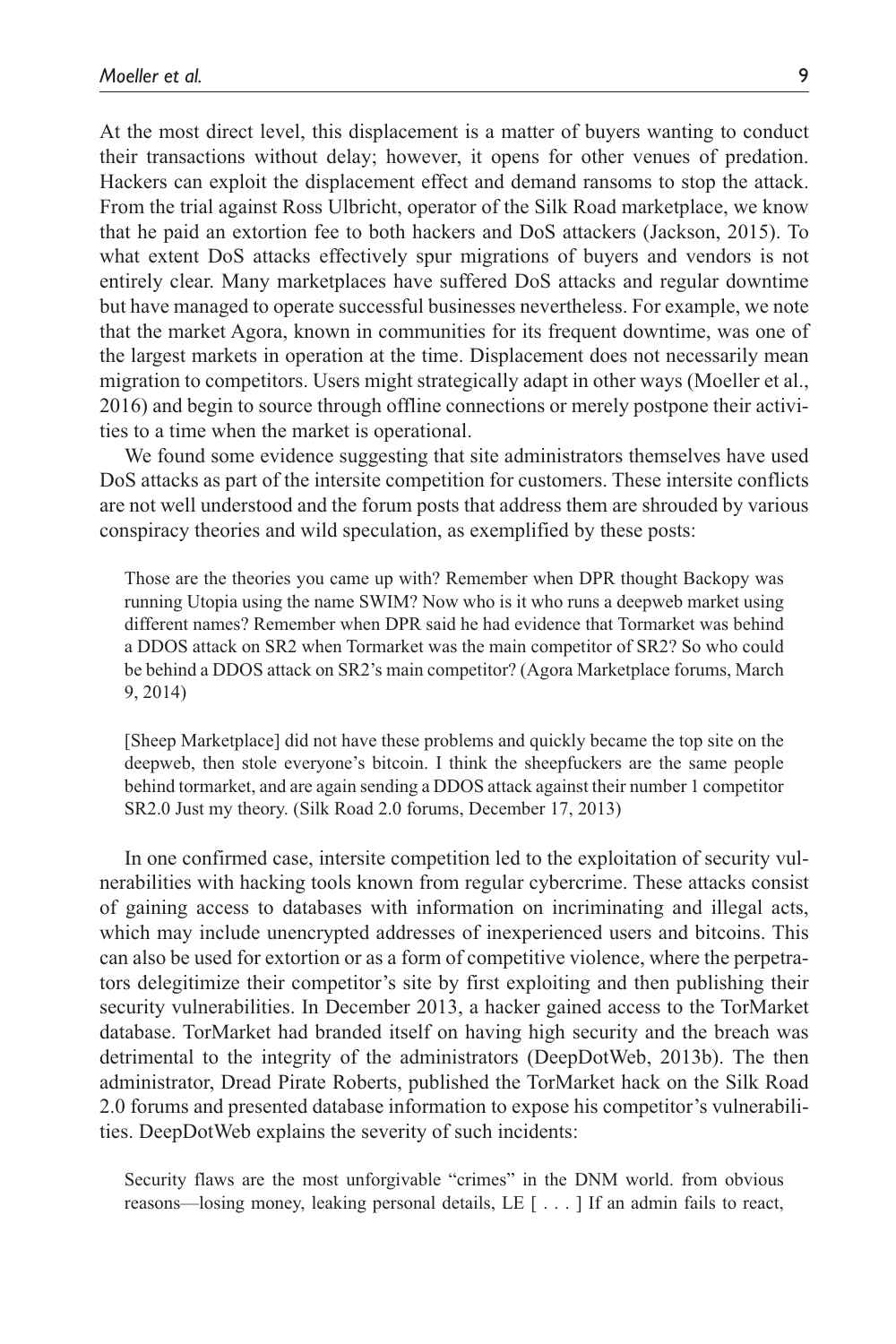admit and fix the issue quickly without losing money, its a death certificate for a market. (DeepDotWeb interview)

Two other, less well-documented, cases of intersite violence consisted of a moderator hiring outside help to post child sexual exploitation material on a competitor's forum. This was allegedly for revenge, as the competitor had advertised on the Silk Road 2.0's forums (Klippenstein, 2014). Anecdotally:

I knew something wasn't right. Clu supposedly (extremely high probability) posted CP on another site. AND Clu is a scumbag site operator. Alfred knows this. (The Hub forums, May 9, 2014)

Where DoS attacks are quite common, hacking competing marketplaces is less used. In our interview, DeepDotWeb argues that Operation Onymous (Europol, 2014) may have further reduced this type of competition between marketplaces. Site administrators are now focused on improving their own security, instead of fighting competitors. Since the confirmed cases of DoS attacks and the hack and subsequent publication of data from TorMarket, we have not witnessed any similar events discussed on the forums. Empirically, it does not appear to be a widespread phenomenon, but we acknowledge that such actions may not be publicized because of public relations concerns of the specific marketplace. However, we note that the perpetrators of the other acts of violence than DoS attacks were all associated with Silk Road 2.0, which was shut down during Operation Onymous.

### *Bitcoin Heists and Marketplace Exit Scams*

Bitcoin heists and marketplace exit scams are violent forms of predatory resource exchange that are both directed at the system-level of cryptomarkets. The centralized nature of cryptomarkets implies that funds amass in the escrow system. The irreversibility of transactions, and the pseudonymous and anonymizable properties (for a discussion of these terms, see Bancroft & Reid, 2016), makes bitcoin a perfect target and large sums can be transferred across the globe instantaneously (Yar, 2005). Furthermore, bitcoin theft, as with hacking, constitutes a security breach and creates mistrust in the site, which can displace users. In this sense, the consequences of a bitcoin heist are twofold. We refer to bitcoin theft as "heists" if they are perpetrated by an outside party and "marketplace exit scams" if perpetrated by administrators or other insiders. The term *exit scam* has other meanings as well (described in the section below); hence, "marketplace" was added to better capture the system-level characteristics of this particular act.

In February 2014, US\$2.7 million in bitcoin was stolen from Silk Road 2.0. According to DEFCON, who was administrator at the time, a hacker exploited a vulnerability in the Bitcoin protocol while a new tumbling system was being implemented (DeepDotWeb 2014c; see also Decker & Wattenhofer, 2014):

Our initial investigations indicate that a vendor exploited a recently discovered vulnerability in the Bitcoin protocol known as "transaction malleability" to repeatedly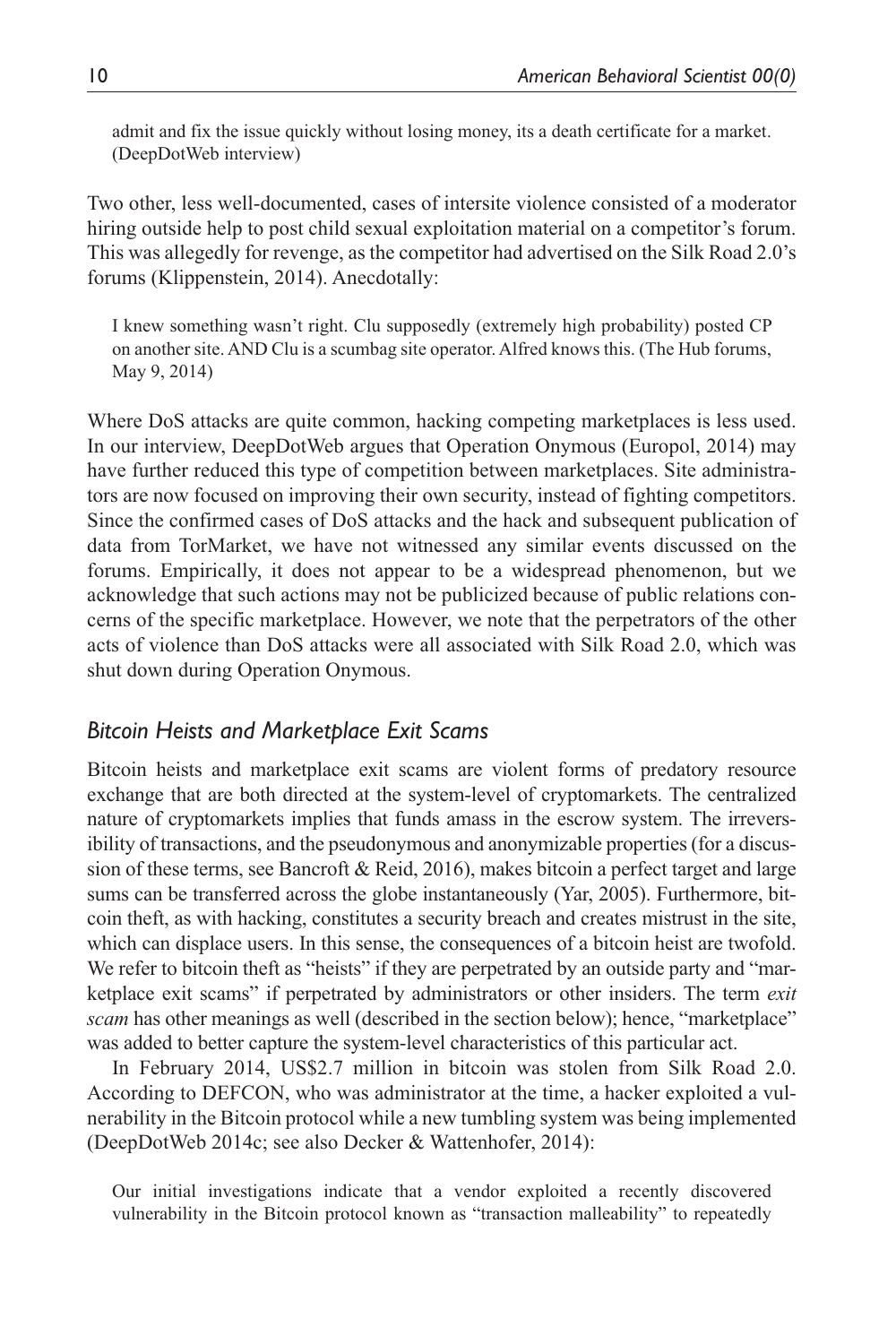withdraw coins from our system until it was completely empty. (DEFCON, Silk Road 2.0 forums, February 13, 2014)

The prevailing sentiment in the cryptomarket community, however, is that this heist was a marketplace exit scam where the site administrators stole the funds themselves:

It definitely could be an inside job. When the hack originally occurred, an inside job was one of the leading theories. The Dev Teams broken promises and lack of action since that time does make the possibility of an inside job/long con seem more plausible. (Silk Road 2.0 forums, October 5, 2014)

I firmly believe that the jan hack inside job, multi sig escrow a ploy to keep buyers loyal to the site, defcon doesnt need to ingrate it i imagine this site gets enough new buyers from the media scaremongering, many of whom are new to the scene and know no better. i leave with you a question, if your partner stole from you, gave you empty promises and ignored your concerns how long would you stick around for out of blind loyalty? (Silk Road 2.0 forums, October 10, 2014)

I personally think that Defcon is a thief. If he is not a thief, then he is incompetent. Either way he is not qualified to run a black market website. (Silk Road 2.0 forums, February 16, 2014)

In the first and third examples, the users' postings connect the heists, which may as well have been marketplace exit scams, to the qualifications of the administrators. This twofold damage in the form of financial loss, and loss of trust in the administration to properly operate the site, is illustrated in the following quote. Discussing the Silk Road 2.0 alleged bitcoin heist, DeepDotWeb explained:

I disagree with the term "hack"—and i would define it as "inside theft" Defcon? DPR2? another Developer? [ . . . ] Everything in the chain of events before this so called "hack" and surely after that, leads us to this conclusion. The lying, the fake repayment process, the lack of escrow, the stealing mods, the stupid psyops. (DeepDotWeb interview)

There are several other known examples of bitcoin heists against markets such as Black Market Reloaded, Pandora Marketplace, and Cannabis Road (DeepDotWeb, 2013a, 2014a, 2014b). Interestingly, these examples are also commonly perceived to be marketplace exit scams in the cryptomarket community (DeepDotWeb, 2015b). Discussing centralized escrow solutions, one user mocks the naivety of a peer by listing the cryptomarkets who recently lost user funds to bitcoin heists, marketplace exit scams, or law enforcement intervention:

Are you fucking retarded? Let's look statistically at all past marketplaces Sheep: stole all coins Budster: stole all coins  $Sr 2.0:$  stole all coins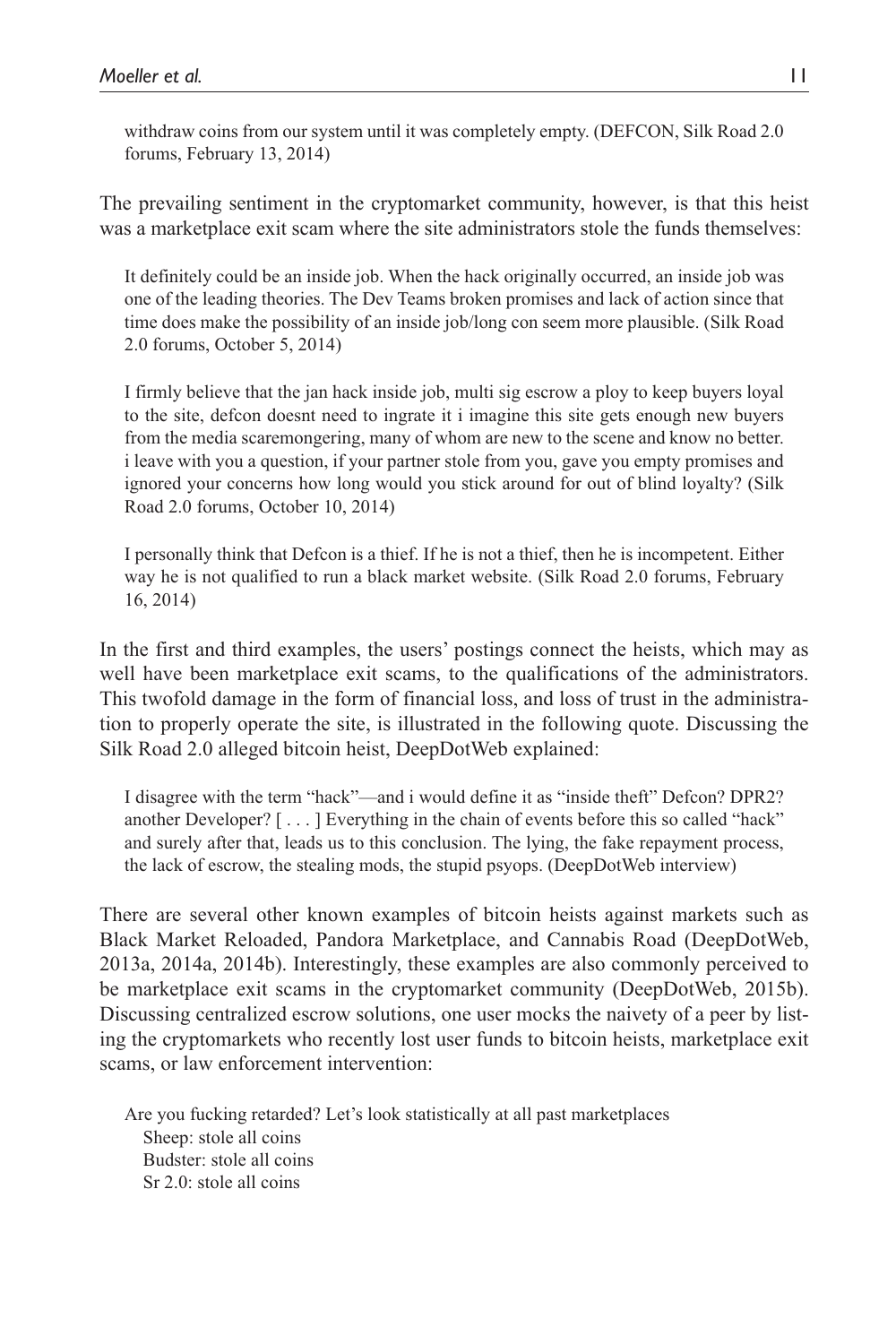BMR: Retired somewhat disgracefully after a database leak etc. etc. but Backopy was honorable

Atlantis: Stole all coins SR 1.0: Law enforcement stole all of the coins Deepbay: Stole all of the coins Project Black Flag: Stole all of the coins Hey I wonder if Agora and Pandora will be different? WAKE THE FUCK UP PEOPLE TRUST BASED ESCROW IS OVER. MULTISIG is the WAY TO GO. (Silk Road 2.0 forums, February 14, 2014)

With Evolution Marketplace, a moderator confessed to the community that the administrators had indeed absconded with funds, making it the largest marketplace exit scam to date worth an estimated US\$12 million (DeepDotWeb, 2015b). In the case of both Pandora Marketplace and Silk Road 2.0, administrators did not shut down the market but kept the scam going by lying to users about repayment plans. According to DeepDotWeb,

This Was a scam site all along, money lost, vendors locked out, than "the hack"—and after that and the lies about the repayment that never took place (After increasing the market commission to 24%!!), locked out all vendors, disabled withdrawals and kept operating for another few months until it was finally taken down during Onymous. along with many other scam sites. (DeepDotWeb interview)

Discrepancies in the official stories are not lost on the users who will criticize and dissect the events and explanations on forums. In the second citation below, a user refers to expert knowledge on the security breach that allegedly allowed the theft of escrow funds and argues that the technical explanation does not hold up to scrutiny, concluding that either incompetence or malice are the only possible explanations:

ITS FUCKING PLAIN AND SIMPLE ESCROW SYSTEM WAS A SCAM SO EVERY COCKSUCKER WHO DIDNT FINALZE THE COINS STAYED IN THE BANK AND OPPS WE HAVE BEEN HACKED. (Silk Road 2.0 forums, February 17, 2014)

SR2 has recently had 2 incidents in which funds in escrow were stolen. Here are the facts as we know them. 1. In the latest theft over 5000 bitcoins were stolen. More than double the amount that SR staff has admitted to being stolen. 2. SR staff have blamed the theft on hackers. Many people knowledgeable about the bitcoin protocol find the theft of all the coins held by SR through transaction malleability to be implausible. 3. If hackers did in fact manage to steal from SR users, then the SR administration is extraordinarily incompetent. (The Hub forums, February 14, 2014)

These system-based violent predatory resource exchanges are not well-understood by the users of cryptomarket forums. Users discuss and dissect motives and technical explanations, but have no way to verify whether hackers or marketplace owners stole funds, as marketplace owners may well-blame heists on hackers. The general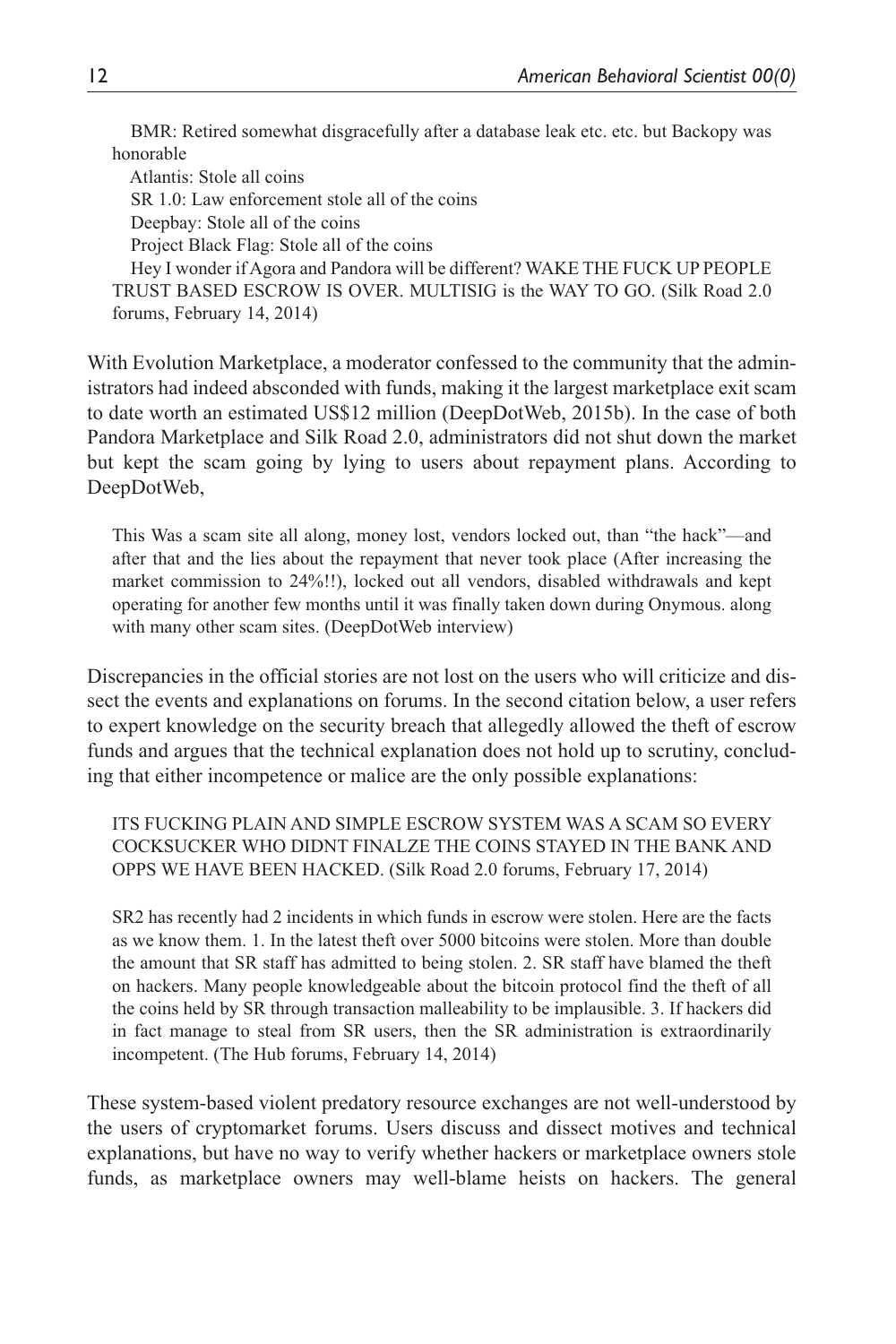sentiment is skepticism toward the explanations put forth by site administrators, but the actual attribution of responsibility is difficult, if not impossible. The result is speculative and conspiracy-oriented posts:

Silkroad 2.0 was compromised the day it was hacked and since then it was being run by Feds to gather info. The coins which were hacked from silkroad ended up In the Gov auction and it was a trap from that day on. [ . . . ] Feds are running other markets too so Please stick to Agora and Stay Safe. (Agora Marketplace forums, November 7, 2014)

Though the architectures of cryptomarkets and bitcoin technology are designed to ensure anonymous transactions, it also opens up new ways to exploit the lack of legal recourse in illicit markets. Our findings suggest that the fear expressed by users in Van Hout and Bingham's (2013) study was well-warranted. There are fundamental vulnerabilities at the system level of the cryptomarket infrastructure. However, where Van Hout and Bingham's (2013) interviewees were mostly concerned with the risk of law enforcement exploiting the technology, in our data, the users were more worried about malicious peers.

# *Process-Based Fraudulent Resource Exchange*

The reputation system creates a type of fraudulent resource exchange that revolves around unreliable feedback and fake accounts. Vendors can leave negative reviews for competing vendors and a good reputation can be used to convince buyers to finalize early, rather than use escrow. There are several guides available to new users on how to avoid being defrauded (see, e.g., Reddit, 2014a, 2014b). The two most common forms of fraudulent predation can be conceptualized as "exit scams" and "selective scams," which is the terminology used by community members themselves.

# *Exit Scams*

In exit scams, malicious vendors build up a good reputation and then suddenly defect, taking the funds from un-dispatched but finalized orders. The forums abound with examples. This particular forum member describes the process in detail:

Almost everyone that ordered with DaRuthless before he pulled his exit scam were satisfied too. The scam is:

- 1) Operate as a good vendor for x months, building up high vendor ranking
- 2) Come up with some excuse or another that orders have to be FE'd
- 3) Keep the proceeds from all the FE orders without shipping any product, for as long as you can keep it going
	- 4) Start a new vendor account—go to step 1

So it's nice you guys had a good experience with Divine, but that doesn't prove whether or not he is a reincarnation of DaRuthless. (Silk Road forums, August 4, 2013)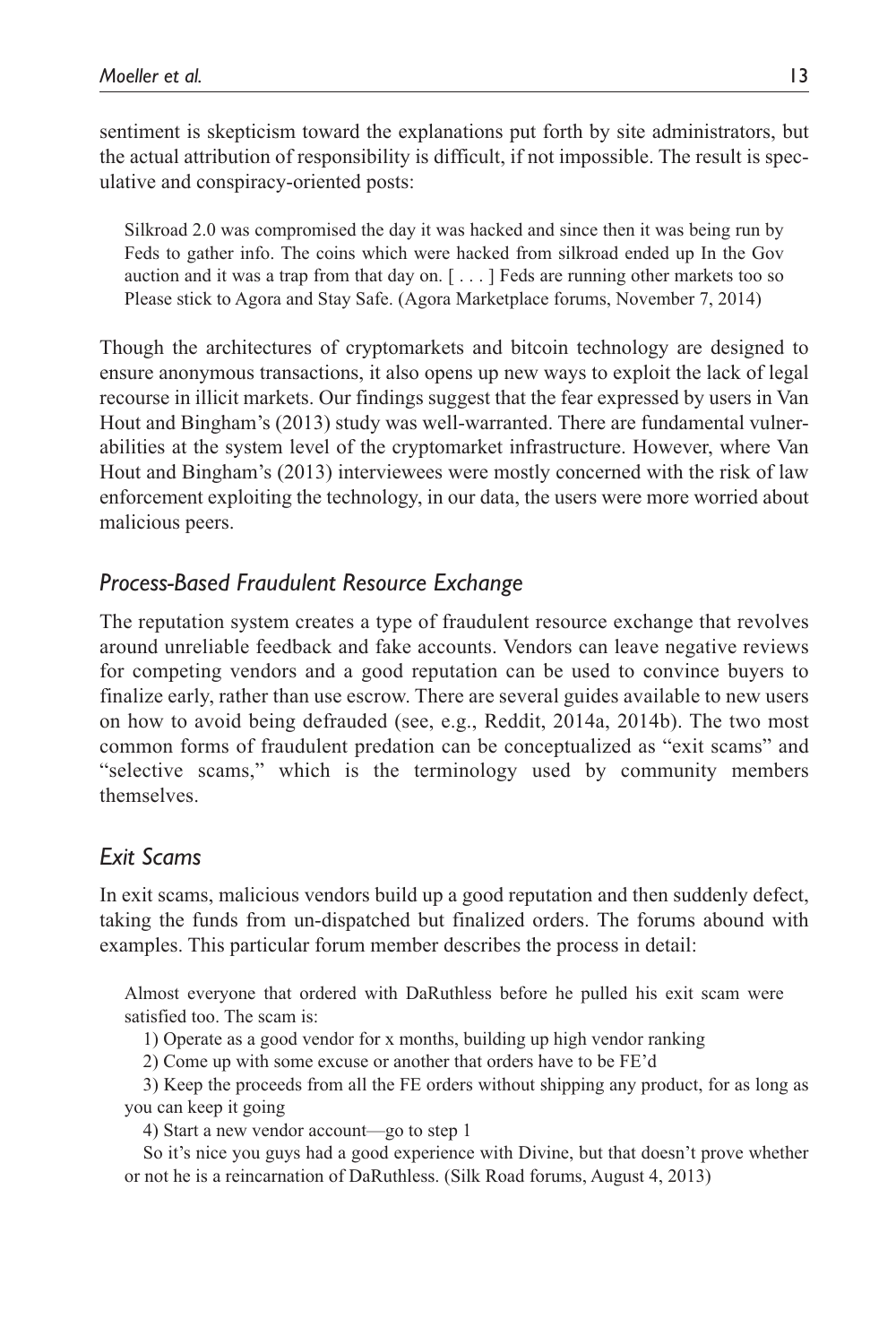The exit scam is best exemplified in what Ormsby (2012, "Meet Tony76") referred to as "The Great 4/20 Scam." In 2012, "Tony76," a vendor on the original Silk Road with an excellent reputation, celebrated 4/20 by offering his products at low prices. Demand for Tony76's product soared and he asked users to finalize early with reference to the many orders. When users started complaining that their products did not arrive, Tony76 had already disappeared.

Some forum members describe exit scams as regular events and write in a tone as if they were teaching less cryptomarket literate members of the informal workings of the markets. In this way, they produce a language of cryptomarkets by establishing exit scams as an everyday concept:

But even that can backfire as trusted vendors have turned rogue with no warning now. Many of them have done this. How is one supposed to know that the vendor has decided to pull an exit scam? Without escrow of some type, buyers have little real protection against scamming. (Silk Road 2.0 forums, April 18, 2014)

Fent—I am new as well. IMO, I will never FE even for established vendors. Look at what is happening with this guy Baron on this site and others. From what I understand, he has had a solid rep. for a long time. Now, has ripped off people for thousands of dollars. I think they are calling it an exit scam—he is quitting the business and has decided to rip off all of his customers on the way out. However, he may not even be quitting. He could simply open up another vendor account under another name and start selling again. Bottom line is that if you FE, you are asking to be ripped off. (Evolution Marketplace forums, January 23, 2015)

Exit scams rely on the reputation of the vendor and the associated ability to have users finalize early. When these scams end, the perpetrators can whitewash and start anew. The profitability depends on the vendors' ability to keep the scam going, but they are known to be profitable, as a former vendor professed in a post:

In two weeks I had made enough coins for a down payment on a house and I was going to use it exactly for that. (DeepDotWeb, 2014d)

Users are well-aware of the risk and, as one elaborates, the key to the exit scam is building up a customer base and reputation.

I don't know any scammer that asked FE straight away and managed to scam properly but ketosaurus. The most dangerous scams are when vendors have a solid customer base. If this vendor wanted to scam now he would make barely 1k, if he scams in a couple month when he has a huge customer base he would make at least 20 times more. (Agora Marketplace Forums, November 11, 2014)

Users speculate on the existence of serial exit scammers, like the whitewashers in markets for stolen data (Marti & Garcia-Molina, 2005). However, as the quote below illustrates, serial exit scammers suffer under the fact that they have to give up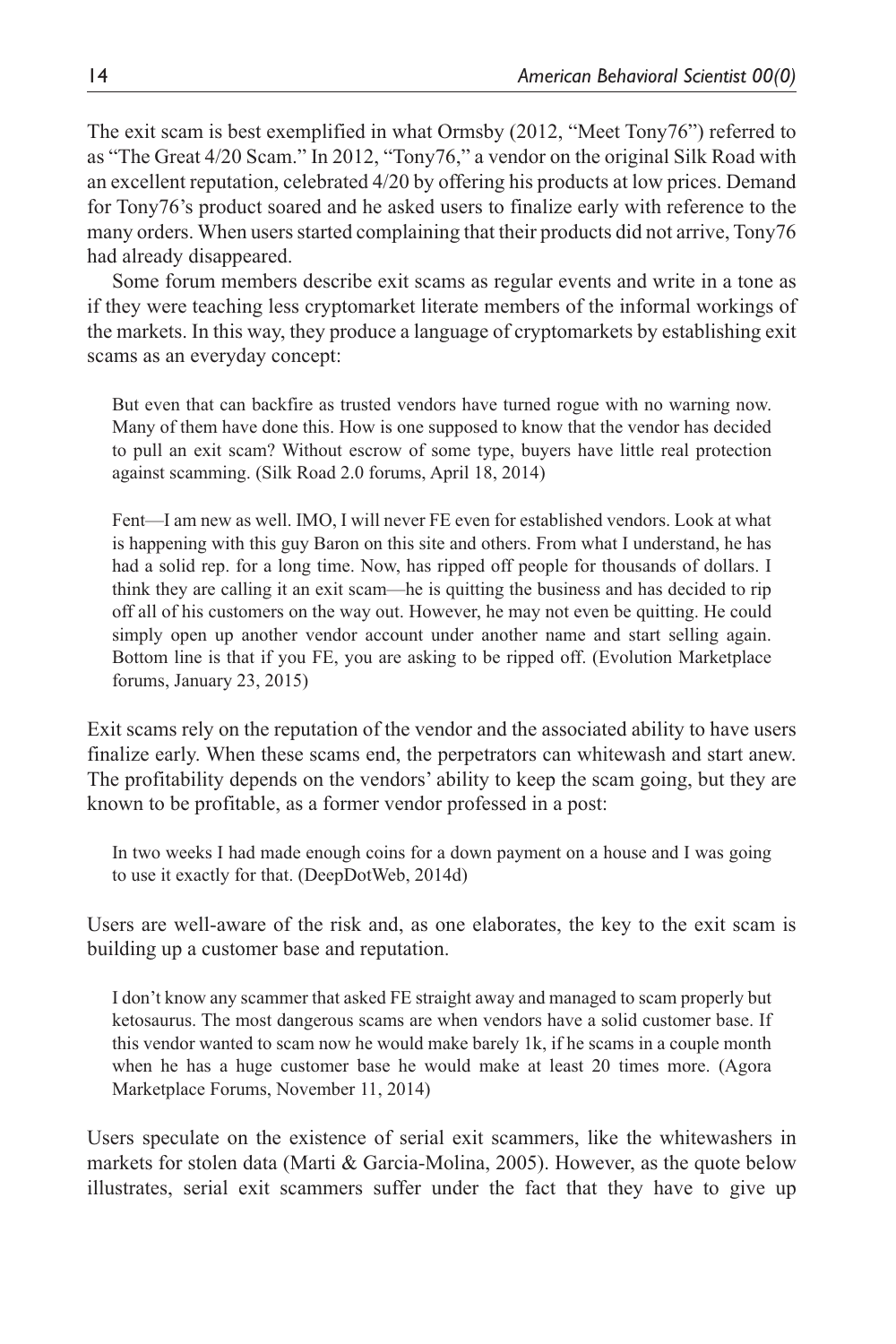information on shipping. If a vendor who has previously exit scammed attempts to rebuild his business under a new pseudonym, subtle clues such as shipping area, writing style, and packaging allow buyers to identify previous malicious actions.

Does anyone know the whereabouts TwistyTheClown's general location? I ask this in order to be sure if he comes under a new alias I can see if it's him . . . these exit scammers go through a cycle of making a vendor account . . . acquire good rep with good product/ escrow, few weeks/months later they exit scam, then they repeat this process under a different vendor name. (Evolution Marketplace forums, February 14, 2015)

It is important to note that buyers, as the one above, have to visit forums to be aware of fraudulent predation (see also Holt et al., 2014). Newcomers and less active members are less likely to be aware of information on impending exit scams or how scammers operate.

## *Selective Scams*

The selective scam is an on-going venture where vendors refrain from shipping a fraction of total purchases but maintain that they have been shipped. This appears to be a widespread practice as evidenced by the almost daily allegations on the forums. DeepDotWeb explains the logic of its continuation as such:

If a vendor have large sales volume and out of this volume he will intentionally scam some % of the buyers, he will get away with it easily. lets assume he will scam 1%-5% of his buyers, that have no high "buyer stats" he can get away with it always. (DeepDotWeb interview)

Instead of sending products, vendors may ship empty packages, low quality, impure, or fake products and refund only a percentage of the value (see, e.g., Reddit, 2014a). Vendors can also stall allegations of scamming by sending fake custom notices, referred to as "love letters," or by referring to other practical problems such as difficulties procuring products and the inherent problems of shipping drugs in the mail. If vendors are successful, the scam continues for weeks and even months. In one example, a vendor provided excellent service and product for the first shipment and then performed horribly on the second buy:

Powder definitive stepped, almost street gear really weak quality compared to first order. (Evolution Marketplace forums, October 23, 2014)

Another user exemplifies this uncertainty in a discussion of his success rate:

I have made 70+ orders and i have gotten every item ive ever ordered, with the exception of 1 scam who was trusted vendor that intentionally scammed people using his reputation. and one other package that the vendor provided the tracking number for which for some odd reason was Undeliverable as addressed. neither of our faults. (Silk Road 2.0 forums, March 12, 2014)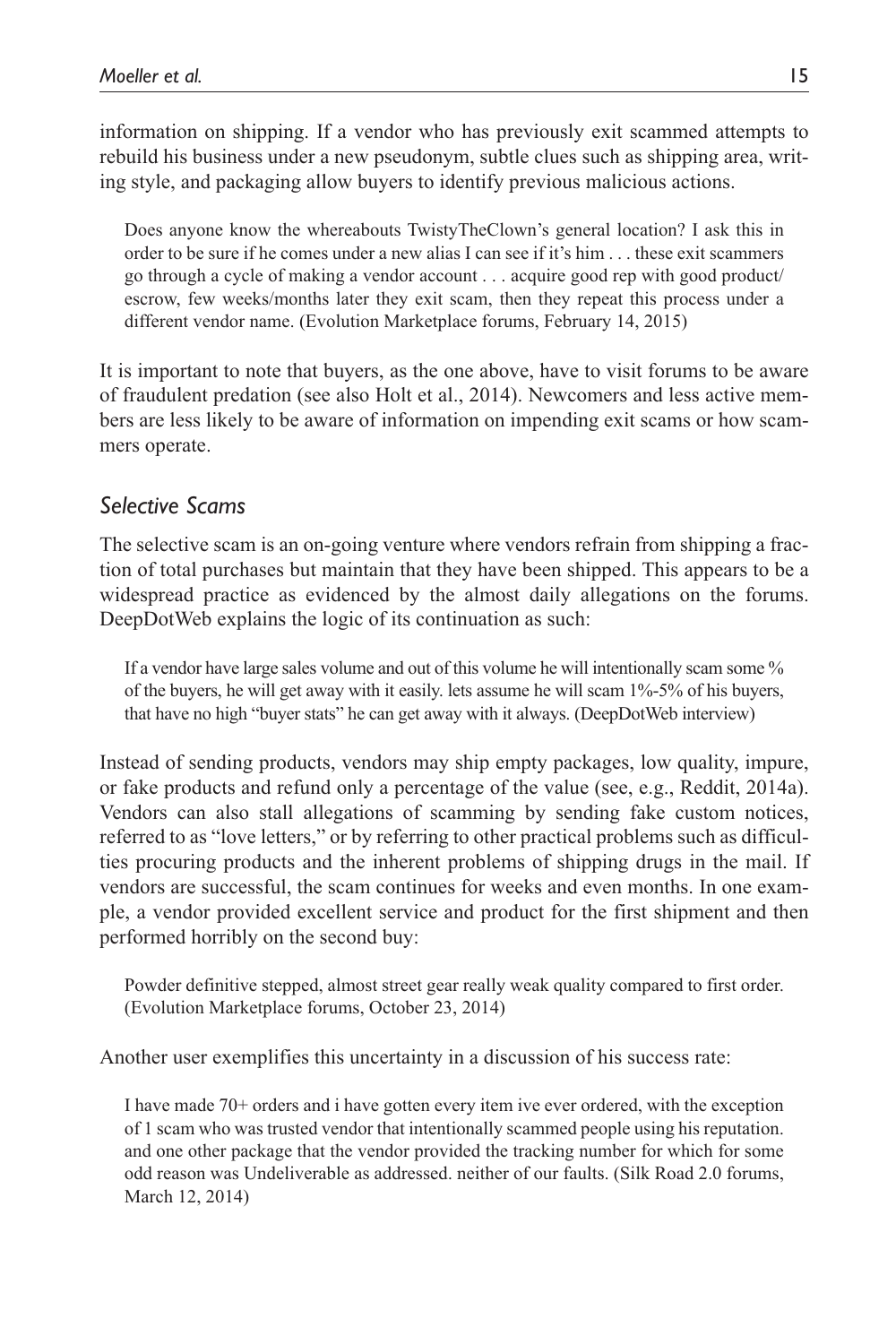The user describes that the package could not be delivered and noted that this was probably an issue in the postal system. However, this event follows the exact methodology for selective scamming laid out in a community guide (Reddit, 2014a), wherein vendors send an undeliverable package to the buyer's zip code. The package is then "lost" but the buyer has no recourse as the vendor can provide shipping information if the buyer seeks moderators to mediate a dispute.

This final stage of the transaction is the most precarious. The buyer is exposed to law enforcement intervention at a physical location (Yar, 2005). Some advocate the use of PO boxes and some recommend using personal addresses as they are less suspicious (DeepDotWeb, 2015a; Reddit, 2015). When buyers reveal their home addresses as shipping destinations, they also provide malicious peers with a lever for extortion. This breach of anonymity has been used to ensure positive reviews through doxxing threats and users sometimes publish the threats made by vendors:

Well, this turned out to be a fucking nightmare. This vendor is a complete prick, made up every excuse in the book and went as far as to THREATEN MY LIFE multiple times. They claim in numerous emails they kept my address and to watch my back if I didn't alter my negative feedback. (Reddit, September 7, 2014)

This dilemma succinctly illustrates the tension in the cryptomarket construct between desired anonymity and practical resource exchange. This relates to the utility of retaliation. A member of the vendor group, The Scurvy Crew, posted personal information on a user that had been a nuisance on the Agora Marketplace forum. The Scurvy Crew was banned and the administrator(s) of Agora Marketplace referenced the site rules and explained their actions with the statement: "Anonymity is sacrosanct here" (Agora Marketplace Forums, 2014). In another example, a moderator intervened when a vendor attempted to blackmail a buyer:

The ex-vendor in question was found to have threatened a buyer with sending them a package and alerting Law Enforcement to it, and admitted making such a threat in an attempt to \"scare the buyer\" into paying for a package that he insisted had arrived. (Silk Road forums, June 11, 2013)

As described previously, moderators and administrators exercise conflict management and social control on cryptomarkets; much of this is related to process-based fraud. Moderators and administrators have privileged access to communication, if unencrypted, historical transaction records, and other information, and are capable of making as "fair" judgments as possible. In one example, a moderator summarized and publicly presented evidence that a buyer was trying to blackmail a vendor:

It was removed due to you attempting to blackmail the vendor. I received a ticket from TopShelf420 regarding your behavior on September 25th. This complaint included messages sent from you that suggested blackmailing the vendor. The item relating to your complaint has received nothing but positive feedback throughout it's sale. Including positive feedback as recent as September 26th. Not only did you try and blackmail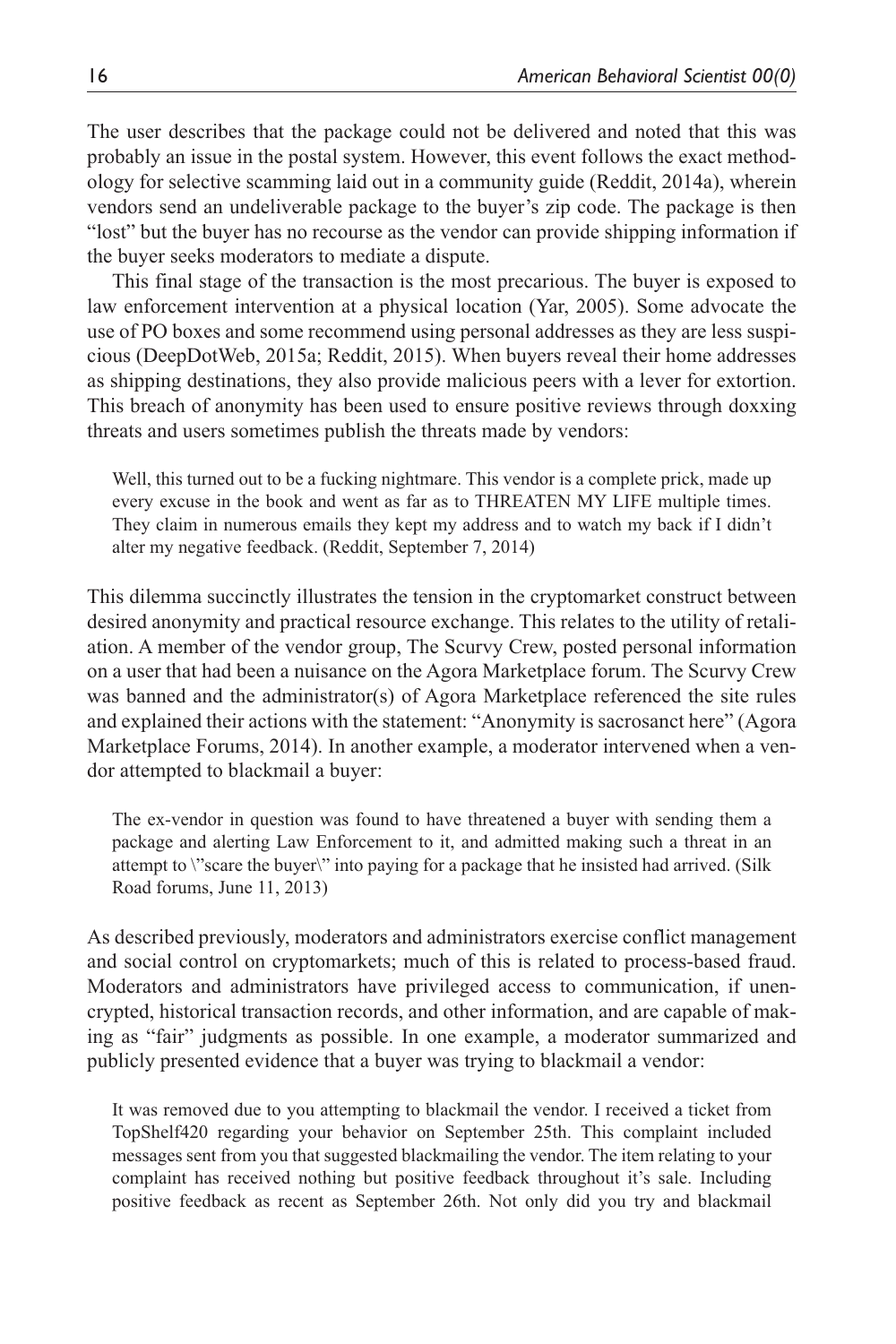TopShelf420, but also you fabricated messages that were investigated by an Admin relating to threats in which you alleged DrBlackHat threatened to get law enforcement to your place of residence. This was also found to be false. Quite frankly your behavior thus far on both the market and the forums has been irrational and your complaints have been found to be false. (Evolution Marketplace forums, September 28, 2014)

### **Discussion**

In this study, we examined the different types of predatory resource exchange that take place on cryptomarkets. This predation challenges the idea that illicit drug transactions on cryptomarkets are a low risk-free endeavor. These malicious peers exploit vulnerabilities in the technological infrastructure of the Tor network, the irreversibility of Bitcoin transactions, the use of feedback, whitewashing, and the inherent uncertainty associated with sending illicit drugs in the mail. Our findings indicate that users perceive them as more of a threat than law enforcement. Below, we discuss how the different forms of predatory resource exchange share characteristics with the violent and fraudulent resource exchange known from research on the off-line illicit drug market.

We found that DoS attacks are used against cryptomarkets for inter-site competition and extortive purposes. This has the direct effect of displacing users while the site is down and an indirect effect in revealing security breaches and delegitimizing administrators. We understand these attacks as parallel to the competitive systemic violence applied in off-line drug markets. Here, violence is used to displace buyers in the struggle for market shares. This displacement follows from the same restrictively deterrent adaptations that may have led buyers to cryptomarkets in the first place. Buyers are not absolutely deterred from committing illegal transactions in the face of risks but motivated offenders find less risky ways of continuing their offending (Holt et al., 2014; Moeller et al., 2016). The uncertainty that is created around a marketplace when it is targeted by hackers or DoS attacks is parallel to the perception of a risky transaction in an off-line marketplace that is targeted by violence. In our interview, DeepDotWeb described a development where administrators increasingly focus on improving their own sites rather than attacking others. This is consistent with the limited use of competitive violence in off-line drug markets where it is perceived as costly in terms of time and organizational resources (Moeller & Sandberg, 2015). It is generally more rational to maintain peace around illicit drug transactions.

While DeepDotWeb and forum members argued that security flaws were unforgivable crimes, we suggest a change has occurred since early 2015 when the interview took place. Now, there appears to be a fundamental conflict between the realities of the cryptomarket ecosystem on the one hand and the normative ideals of secure infrastructure on the other, of which the latter is connected to the cipherpunk and crypto-anarchist ethos on the forums (Maddox et al., 2016; Munksgaard & Demant, 2016). In April of 2016, AlphaBay, which is the largest marketplace in operation (Kruithof et al., 2016), leaked thousands of private messages between users (Cox, 2016). While no newer quantitative data on market sizes after the leak is available, AlphaBay is still in operation and is seemingly one of the biggest markets. Security flaws used to be an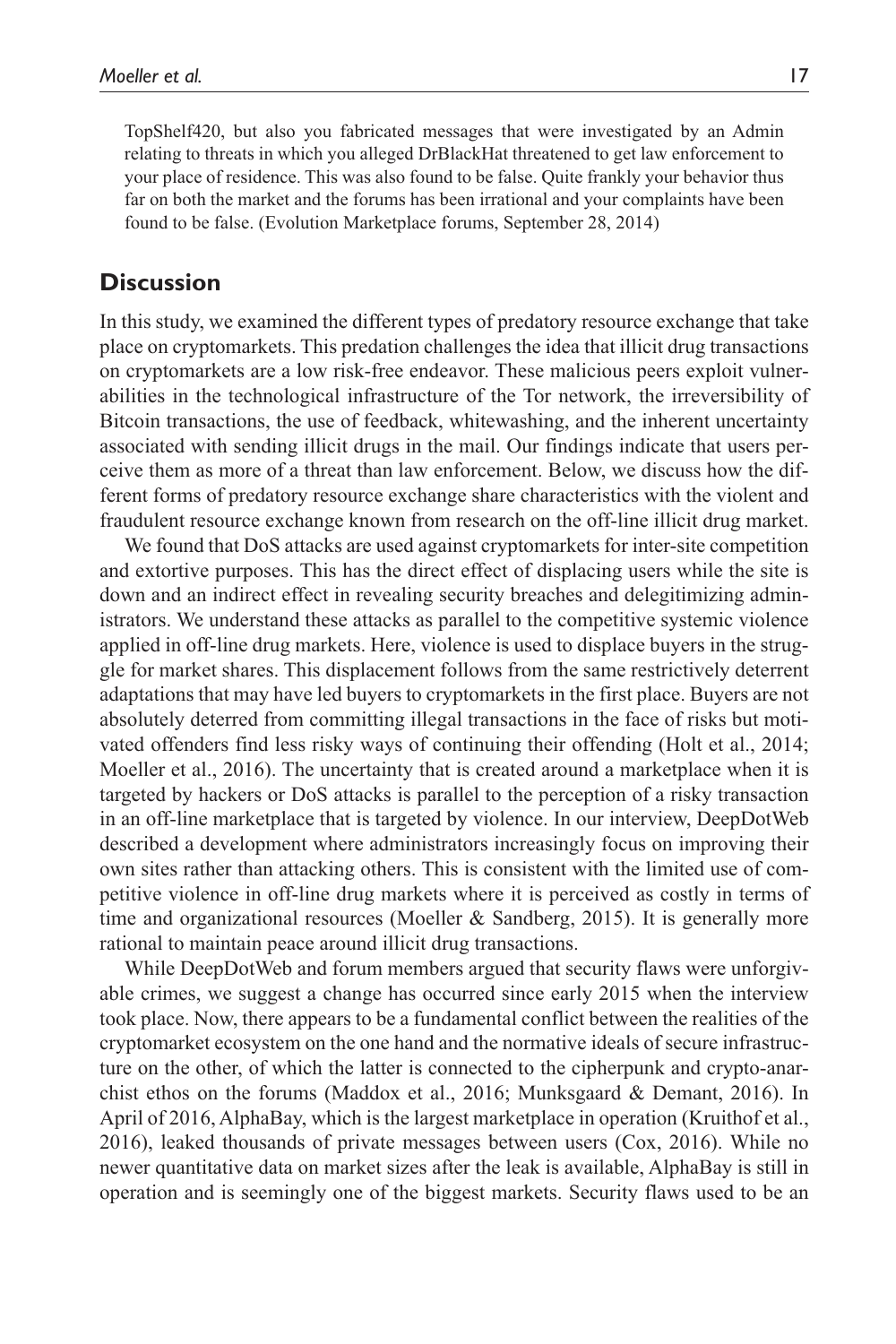unforgivable crime but do not seem to have the same implications for site credibility anymore.

The next form of predatory resource exchange we explored was bitcoin heists and marketplace exit scams. The centralized transaction system with escrow and user accounts (though some have implemented more secure multi-signature transactions) imply the sites are exposed to hackers that exploit the vulnerability of web applications and the irreversibility of Bitcoin transactions. The off-line parallel is the robberies of drug dealers that Jacobs (2000) analyzed. Victimized drug dealers have no legal recourse or way to recoup their loss and this makes them suitable targets. Similarly, cryptomarket administrators, buyers, and vendors cannot have their bitcoin insured because they engage in illicit activities. In the offline markets, victimized drug sellers exert social control and retaliate against wrongdoers (Jacques & Wright, 2011), but using violence is costly and prevents them from recouping their losses (Moeller  $\&$ Sandberg, 2015). The exposure to bitcoin heists and the lack effective redress implies that cryptomarkets face a structural problem to their limits of growth. If they grow too big, they will attract too much attention from law enforcers and competitors. Similarly, the largest bitcoin exchanges are more exposed to hacking attempts (Moore & Christin, 2013). There may be an optimal size for cryptomarkets that is a function of the vulnerabilities in the system, parallel to how offline drug sellers constantly balance their security and visibility (Moeller et al., 2016).

An interesting twist to the examples of violent predation is the allegations that the administrators themselves perpetrated the heists. Assuming these consistent—albeit not well-documented—accusations are correct, there is no immediate parallel to predatory acts in offline drug markets. However, we note that there is some similarity with credit processes in illicit drug distribution. Higher-level distributors front drugs to lower-level distributors with promises of later repayment. At times, this repayment fails and the creditor cannot retaliate violently every time. Instead, the creditor sometimes accepts a loss as a cost of doing business (Moeller  $\&$  Sandberg, 2015). The marketplace exit scams, are comparable except the direction of the victimization is inverse, so to speak. Cryptomarket buyers front the payment to administrators that act as a third party by way of the escrow system. When the drugs arrive, the vendor receives the payment. Hence, the escrow system has the same benefits and costs as credit in illicit drug distribution: it lubricates transactions and poses and resolves issues of trust.

We also examined process-based predation that we conceptualized as exit and selective scams. These fraudulent resource exchanges exploit the time lag when drugs go through the postal system (Aldridge & Askew, 2017). This temporal delay creates a room for maneuvering where the malicious peers operate. The review mechanism solves many problems with rip-offs known from the real world; however, it is vulnerable to whitewashers and fake feedback stemming from coercion or fraud. We found that users in cryptomarkets are acutely aware of this and actively discuss how to avoid being defrauded. This is a question of acquiring reliable information that introduces a distinction between experienced and less-experienced cryptomarket users. Experienced users are active on the forums and access this information (Holt et al., 2014). The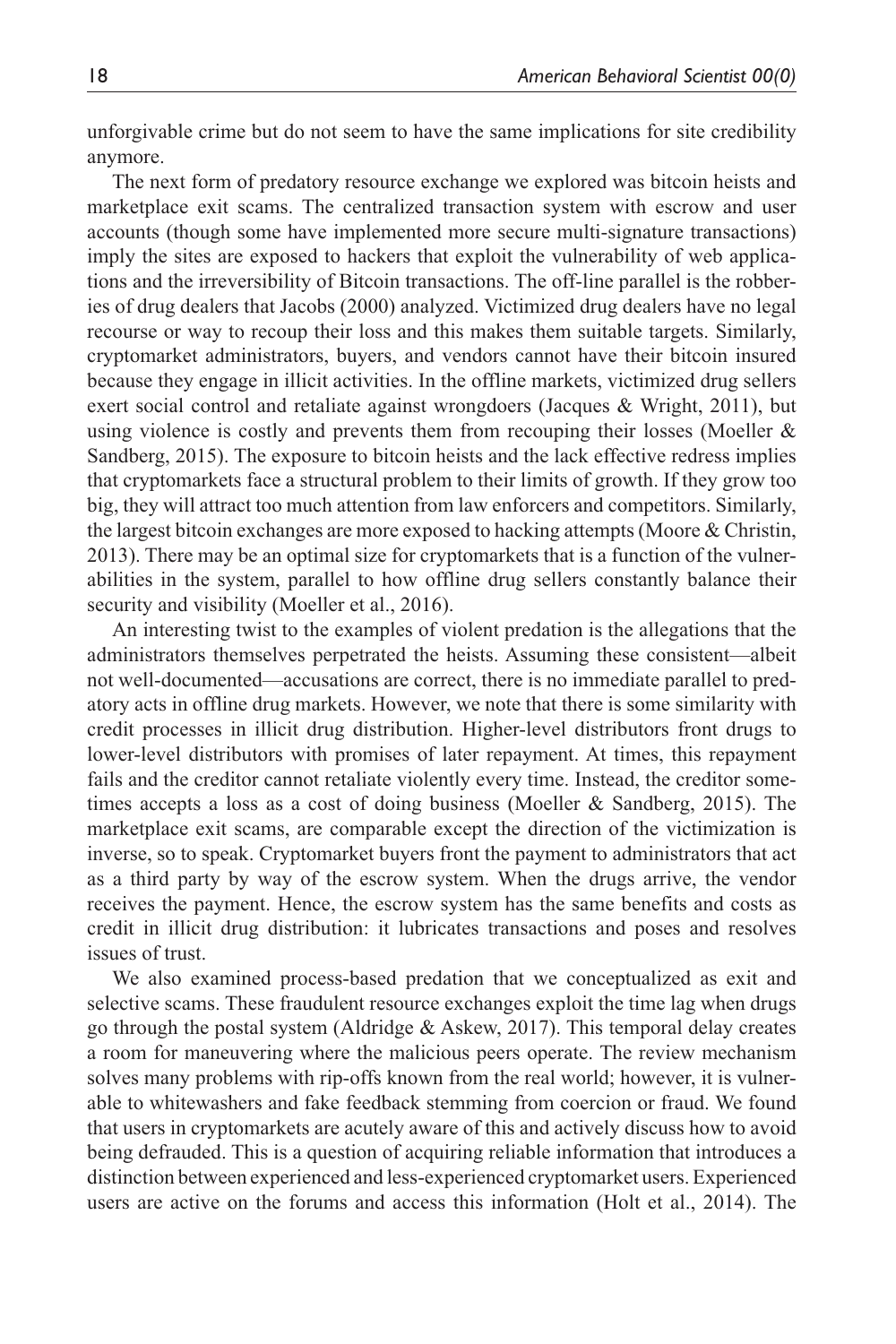parallel here is that rip-offs in off-line drug markets are determined by social status and social distance. Strangers and addicts are the targets for predation (Jacques et al., 2014). This notion of social distance based on experience echoes Yar's (2005) observation that cybercrime can be understood as extensions of crime in the real world. An interesting quality of cryptomarkets is that vendors can also review customers. This provides a formalized method for discriminating between experienced and inexperienced buyers. This could spill over into the buyer's profile and lead other vendors to discriminate; it also illustrates how social distance and status become formalized on cryptomarkets.

Finally, the question of social control is a common thread in the different types of predatory resource exchange we have examined. The formal dispute resolution mode is an example of conflict management as social control (Jacques & Wright, 2011), but retaliation is more interesting analytically. Site administrators can retaliate against malicious peers by banning or doxxing them, which is comparable to nonviolent and violent retaliatory forms, respectively. Banning users is immediately effective, but it is a short-term solution. These users can whitewash and start over with a new identity shortly after. Doxxing pseudonyms is a practice that is deemed unacceptable by both community and site administrators. However, in some instances where many individuals are at risk, doxxing has been accepted by the community. Similarly, the norms against snitching in illicit drug markets are strong. The normative transgression associated with revealing information to legal authorities makes it a heavily sanctioned form of retaliation in offline drug markets (Moeller & Sandberg, 2015; Wehinger, 2011). This goes back to the parallel on the importance of maintaining peace in drug markets (Jacques & Wright, 2011). Retaliation is costly because it takes resources away from running the organization and it also creates enemies. In principle, cryptomarket administrators could use doxxing against particularly problematic vendors but we have not found examples of this practice in our data.

### **Conclusion**

Our study contributes to the research on online illicit drug distribution by exploring problems with predatory resource exchange that are well-known to cryptomarket users but have not been analyzed separately. We identified primary types of violent predatory resource exchanges that affect cryptomarkets and their users: DoS attacks, bitcoin heists, and marketplace exit scams. DoS attacks exploit technological vulnerabilities and have been used against cryptomarkets with the purpose of extortion and displacing users to other sites. They may also function as a tool in intra-market competition. In bitcoin heists, hackers exploit the irreversibility of Bitcoin transactions and the vulnerability of web applications. An interesting perspective on these forms of predation was the widespread allegations, that these attacks and heists may have been perpetrated by the administrators of the sites themselves, which we conceptualized as marketplace exit scams.

Next, we examined the fraudulent resource exchanges that are process-based and conceptualized as exit and selective scams. These fraudulent exchanges exploit the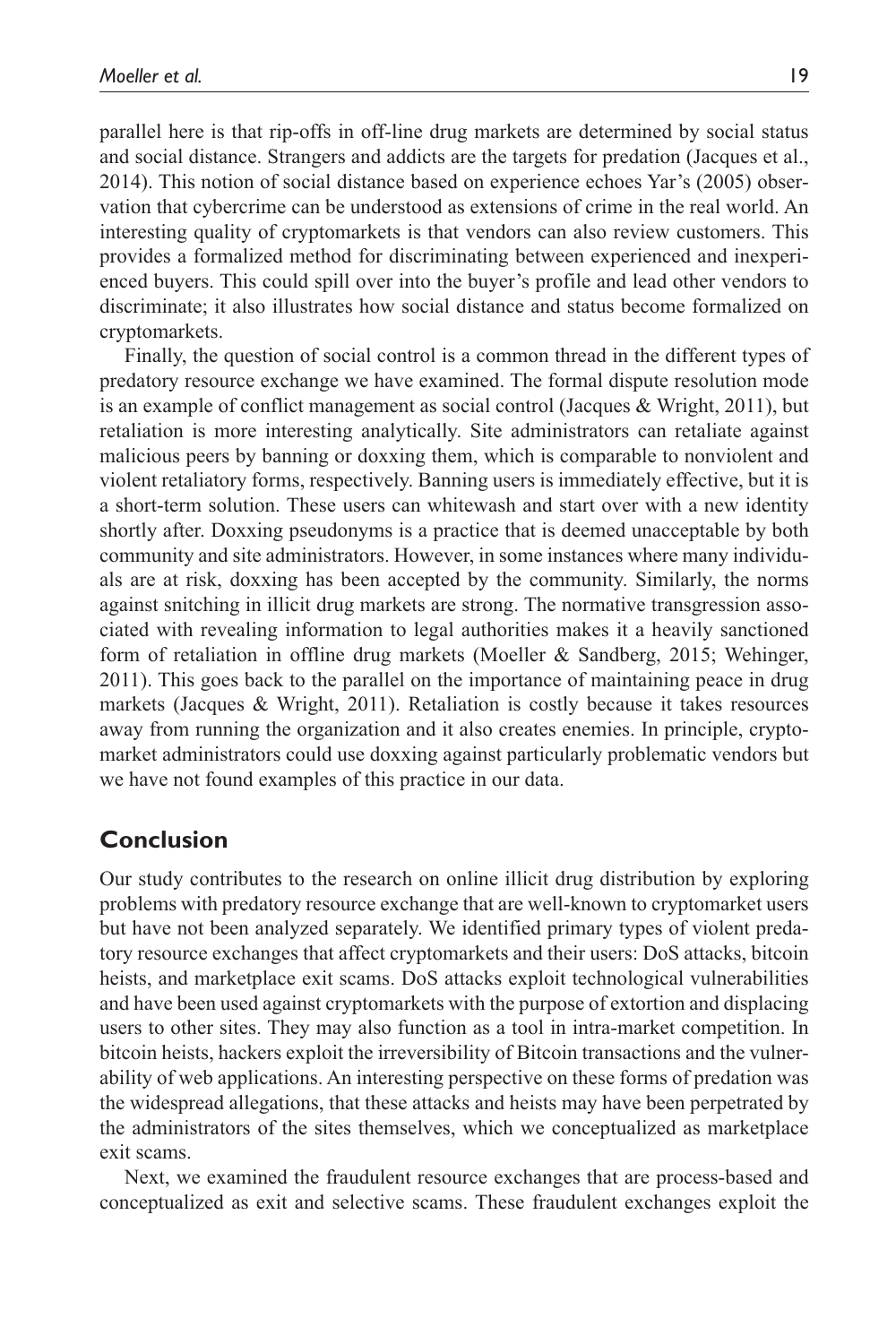temporal lag in transactions. The drugs must go through the postal system, which gives malicious peers time to keep operating under a guise of legitimacy. We found that the reputation mechanism is vulnerable to fake feedback and that this feedback may even stem from coercion. The parallel here is that rip-offs in off-line drug markets are determined by social status and social distance, where strangers and addicts are the targets for predation. Social distance in our study is measured by experience with navigating cryptomarkets. The combination of encrypted communication, non-traceable payments, and shipping that contains a temporal delay to the completion of the transactions, amount to "the perfect condition to scam" (DeepDotWeb, interview). The asymmetry of information between the seller and buyer in offline drug markets was supposed to disappear on cryptomarkets. Instead, it has manifested in new, yet, parallel forms.

#### **Declaration of Conflicting Interests**

The author(s) declared no potential conflicts of interest with respect to the research, authorship, and/or publication of this article.

#### **Funding**

The author(s) received no financial support for the research, authorship, and/or publication of this article.

#### **References**

- Aldridge, J., & Askew, R. (2017). Delivery dilemmas: How drug cryptomarket users identify and seek to reduce their risk of detection by law enforcement. *International Journal of Drug Policy*, *41*, 101-109.
- Aldridge, J., & Décary-Hétu, D. (2016). Hidden wholesale: The drug diffusing capacity of online drug cryptomarkets. *International Journal of Drug Policy*, *35*, 7-15.
- Bancroft, A., & Reid, P. S. (2016). Concepts of illicit drug quality among darknet market users: Purity, embodied experience, craft and chemical knowledge. *International Journal of Drug Policy*, *35*, 42-49.
- Barratt, M. J. (2012). Silk Road: eBay for drugs. *Addiction*, *107*, 683-683.
- Blei, D. M., & Lafferty, J. D. (2007). A correlated topic model of science. *Annals of Applied Statistics*, *1*, 17-35.
- Böhme, R., Christin, N., Edelman, B., & Moore, T. (2015). Bitcoin: Economics, technology, and governance. *Journal of Economic Perspectives*, *29*, 213-238.
- Bradbury, D. (2013). The problem with bitcoin. *Computer Fraud & Security*, *11*, 5-8.
- Branwen, G., Christin, N., Décary-Hétu, D., Andersen, R. M., StExo, & Presidente, E. W. (2015). *Dark net market archives, 2011-2015*. Retrieved from [www.gwern.net/Black](www.gwern.net/Black-market%20archives)[market%20archives](www.gwern.net/Black-market%20archives)
- Cox, J. (2016, April 2). *Vulnerability in huge dark web marketplace exposes private messages*. Retrieved from [https://motherboard.vice.com/en\\_us/article/vulnerability-in-huge-dark](https://motherboard.vice.com/en_us/article/vulnerability-in-huge-dark-web-marketplace-exposes-private-messages-alphabay-reddit)[web-marketplace-exposes-private-messages-alphabay-reddit](https://motherboard.vice.com/en_us/article/vulnerability-in-huge-dark-web-marketplace-exposes-private-messages-alphabay-reddit)
- Decker, C., & Wattenhofer, R. (2014). Bitcoin transaction malleability and mtgox. In M. Kutyłowski & J. Vaidya (Eds.), *Computer Security—ESORICS 2014* (pp. 313-326). Cham, Switzerland: Springer International.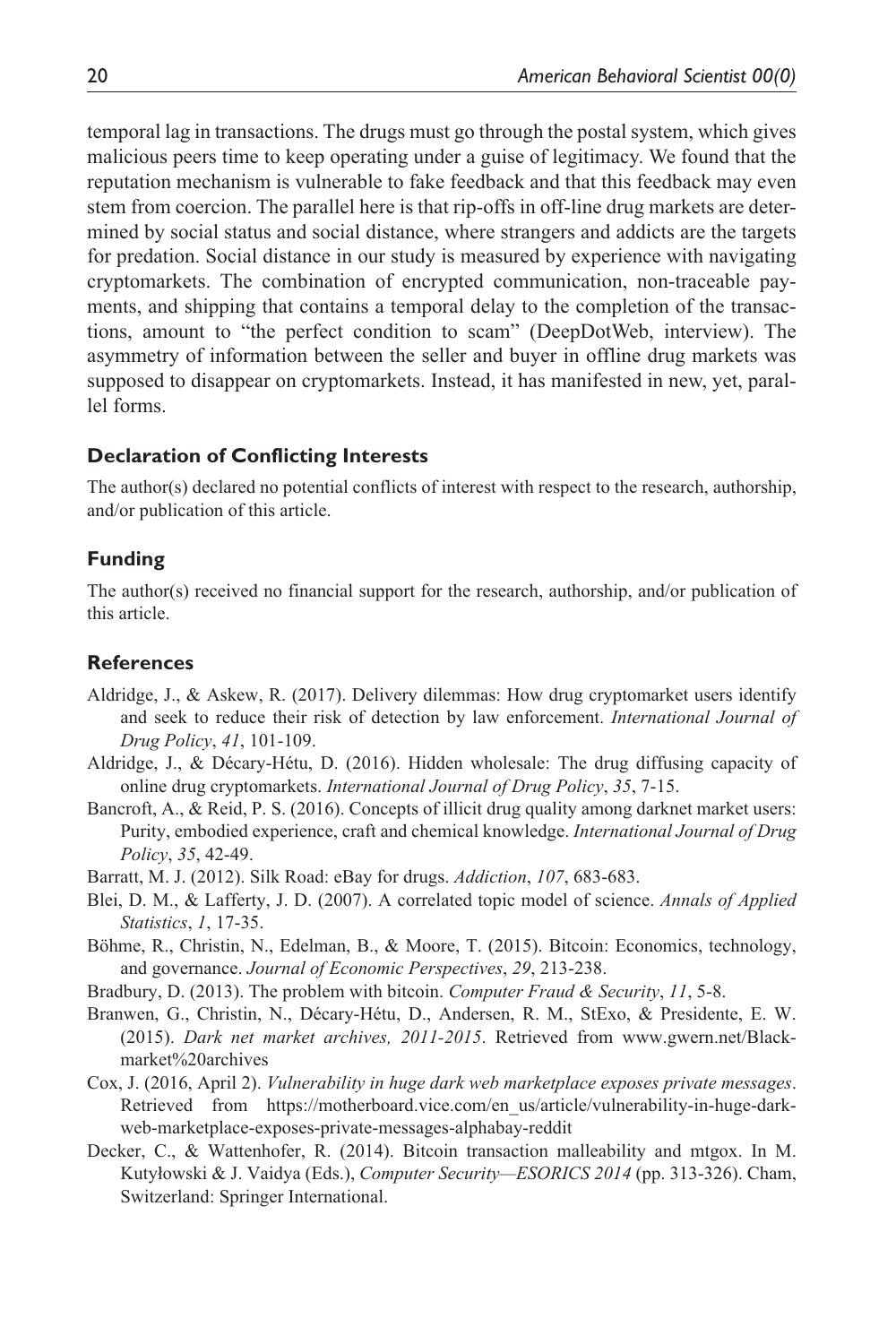- Décary-Hétu, D., & Giommoni, L. (2016). Do police crackdowns disrupt drug cryptomarkets? A longitudinal analysis of the effects of Operation Onymous. *Crime, Law and Social Change*, *67*, 1-21.
- Denzin, N. (1999). Cybertalk and the method of instances. In S. Jones (Ed.), *Doing Internet research: Critical issues and methods for examining the Net* (pp. 107-125). Thousand Oaks, CA: Sage.
- Doguet, J. J. (2013). *Nature of the form: Legal and regulatory issues surrounding the bitcoin digital currency system*. Retrieved from [http://heinonlinebackup.com/hol-cgi-bin/get\\_pdf.](http://heinonlinebackup.com/hol-cgi-bin/get_pdf.cgi?handle=hein.journals/louilr73§ion=38) [cgi?handle=hein.journals/louilr73&section=38](http://heinonlinebackup.com/hol-cgi-bin/get_pdf.cgi?handle=hein.journals/louilr73§ion=38)
- Dolliver, D. (2015). Evaluating drug trafficking on the Tor Network: Silk Road 2, the sequel. *Internal Journal of Drug Policy*, *26*, 1113-1123.
- Europol. (2013). *Threat assessment (abridged)—Internet facilitated organized crime. iOCTA*. The Hague, Netherlands: Europol Public Information, European Police Office.
- Europol. (2014, November 7). *Global action against dark markets on TOR*. Retrieved from <https://www.europol.europa.eu/content/global-action-against-dark-markets-tor-network>
- Europol. (2016). *IOCTA 2016—Internet organized crime threat assessment*. The Hague, Netherlands: Europol Public Information, European Police Office.
- Eysenbach, G., & Till, J. E. (2001). Ethical issues in qualitative research on internet communities. *British Medical Journal*, *323*, 1103-1105.
- Fielding, N. (2008). Analytic density, postmodernism, and applied multiple method research. In M. M. Bergmann (Ed.), *Advances in mixed methods research* (pp. 37-53). London, England: Sage.
- Garcia, A. C., Standlee, A. I., Bechkoff, J., & Yan, C. (2009). Ethnographic approaches to the Internet and computer-mediated communication. *Journal of Contemporary Ethnography*, *38*, 52-84.
- Goldsmith, J. (2000). Unilateral regulation of the Internet: A modest defence. *European Journal of International Law*, *11*, 135-148.
- Grimmer, J., & Stewart, B. M. (2013). Text as data: The promise and pitfalls of automatic content analysis methods for political texts. *Political Analysis*, *21*, 267-297.
- Hammersley, M. (2008). Troubles with triangulation. In M. M. Bergmann (Ed.), *Advances in mixed methods research* (pp. 22-36). London, England: Sage.
- Holt, T. J., Blevins, K. R., & Kuhns, J. B. (2014). Examining diffusion and arrest avoidance practices among Johns. *Crime & Delinquency*, *60*, 261-283.
- Hutchings, A., & Holt, T. J. (2014). A crime script analysis of the online stolen data market. *British Journal of Criminology*, *55*, 596-614.
- Jackson, J. (2015). Silk Road paid thousands in shake-downs from malicious hackers. *Computerworld*, January 28. Retrieved from [https://www.computerworld.com/arti](https://www.computerworld.com/article/2877052/silk-road-paid-thousands-in-shake-downs-from-malicious-hackers.html)[cle/2877052/silk-road-paid-thousands-in-shake-downs-from-malicious-hackers.html](https://www.computerworld.com/article/2877052/silk-road-paid-thousands-in-shake-downs-from-malicious-hackers.html)
- Jacobs, B. A. (2000). *Robbing drug dealers: Violence beyond the law*. Piscataway, NJ: Transaction.
- Jacques, S., Allen, A., & Wright, R. (2014). Drug dealers' rational choices on which customers to rip-off. *International Journal of Drug Policy*, *25*, 251-256.
- Jacques, S., & Wright, R. (2011). Informal control and illicit drug trade. *Criminology*, *49*, 729-765.
- Kandel, D., & Davies, M. (1991). Friendship networks, intimacy, and illicit drug use in young adulthood: A comparison of two competing theories. *Criminology*, *29*, 441-469.
- Klippenstein, K. (2014, October 6). *What it's like to work for a darknet kingpin*. Cambridge, MA: Ars Technica. Retrieved from [http://arstechnica.com/tech-policy/2014/06/punching](http://arstechnica.com/tech-policy/2014/06/punching-the-clock-for-a-darknet-kingpin/)[the-clock-for-a-darknet-kingpin/](http://arstechnica.com/tech-policy/2014/06/punching-the-clock-for-a-darknet-kingpin/)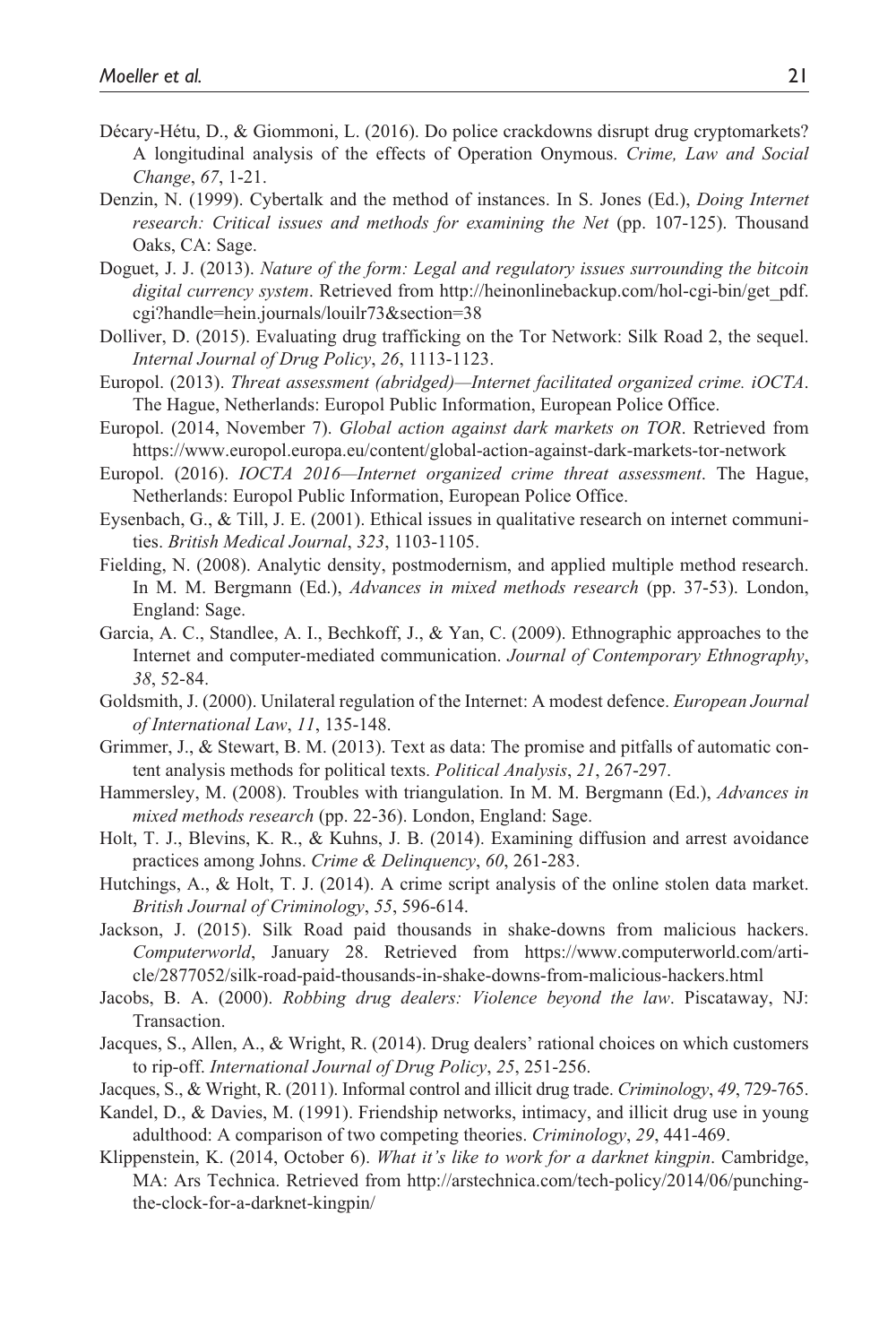- Koutrouli, E., & Tsalgatidou, A. (2012). Taxonomy of attacks and defense mechanisms in P2P reputation systems—Lessons for reputation system designers. *Computer Science Review*, *6*, 47-70.
- Kozinets, R. V. (2002). The field behind the screen: Using netnography for marketing research in online communities. *Journal of Marketing Research*, *39*, 61-72.
- Kruithof, K., Aldridge, J., Décary-Hétu, D., Sim, M., Dujso, E., & Hoorens, S. (2016). *Internetfacilitated drugs trade: An analysis of the size, scope and the role of the Netherlands*. Santa Monica, CA: RAND Corporation.
- Maddox, A., Barratt, M. J., Allen, M., & Lenton, S. (2016). Constructive activism in the dark web: cryptomarkets and illicit drugs in the digital "demimonde." *Information, Communication & Society*, *19*, 111-126.
- Markopoulos, P., Xefteris, D., & Dellarocas, C. (2015). *Manipulating reviews in dark net markets to reduce crime*. Paper presented at the conference on Information Systems and Technology, Philadelphia, PA.
- Marti, S., & Garcia-Molina, H. (2005). Taxonomy of trust: Categorizing P2P reputation systems. *Computer Networks*, *50*, 472-484.
- Martin, J. (2014). Lost on the Silk Road: Online drug distribution and the "cryptomarket." *Criminology & Criminal Justice*, *14*, 351-367.
- Martin, J., & Christin, N. (2016). Ethics in cryptomarket research. *International Journal of Drug Policy*, *35*, 84-91.
- Moeller, K., Copes, H., & Hoechstetler, A. (2016). Advancing restrictive deterrence: A qualitative meta-synthesis. *Journal of Criminal Justice*, *46*, 82-93.
- Moeller, K., & Sandberg, S. (2015). Credit and trust: Management of network ties in illicit drug distribution. *Journal of Research in Crime and Delinquency*, *52*, 691-716.
- Mohr, J. W., & Bogdanov, P. (2013). Topic models: What they are and why they matter. *Poetics*, *41*, 545-569.
- Moore, T., & Christin, N. (2013, April). *Beware the middleman: Empirical analysis of bitcoinexchange risk* (Lecture Notes in Computer Science). Paper presented at the 17th international conference, Financial Cryptography and Data Security FC 2013, Okinawa, Japan.
- Munksgaard, R., & Demant, J. (2016). Mixing politics and crime: The prevalence and decline of political discourse on the cryptomarket. *International Journal of Drug Policy*, *35*, 77-83.
- Ormsby, E. (2012). *The Great 420 scam*. Retrieved from [http://allthingsvice.com/2012/05/30/](http://allthingsvice.com/2012/05/30/the-great-420-scam/) [the-great-420-scam/](http://allthingsvice.com/2012/05/30/the-great-420-scam/)
- Paulson, R., & Weber, J. (2006). Cyberextortion: An overview of distributed denial of service attacks. *Issues in Information Systems*, *7*(2), 52-56.
- Resnick, P., Kuwabara, K., Zeckhauser, R., & Friedman, E. (2000). Reputation systems. *Communications of the ACM*, *43*, 45-48.
- Resnick, P., Zeckhauser, R., Swanson, J., & Lockwood, K. (2006). The value of reputation on eBay: A controlled experiment. *Experimental Economics*, *9*, 79-101.
- Roberts, M. E., Stewart, B. M., & Tingley, D. (2015). *stm: R package for structural topic models*. Retrieved from<http://www.structuraltopicmodel.com>
- Roberts, M. E., Stewart, B. M., Tingley, D., Lucas, C., Leder-Luis, J., Gadarian, S. K., & Rand, D. G. (2014). Structural topic models for open-ended survey responses. *American Journal of Political Science*, *58*, 1064-1082.
- Soska, K., & Christin, N. (2015). *Measuring the longitudinal evolution of the online anonymous marketplace ecosystem*. In *Proceedings of the 24th USENIX Conference on Security symposium* (pp. 33-48). Washington, DC: USENIX Association.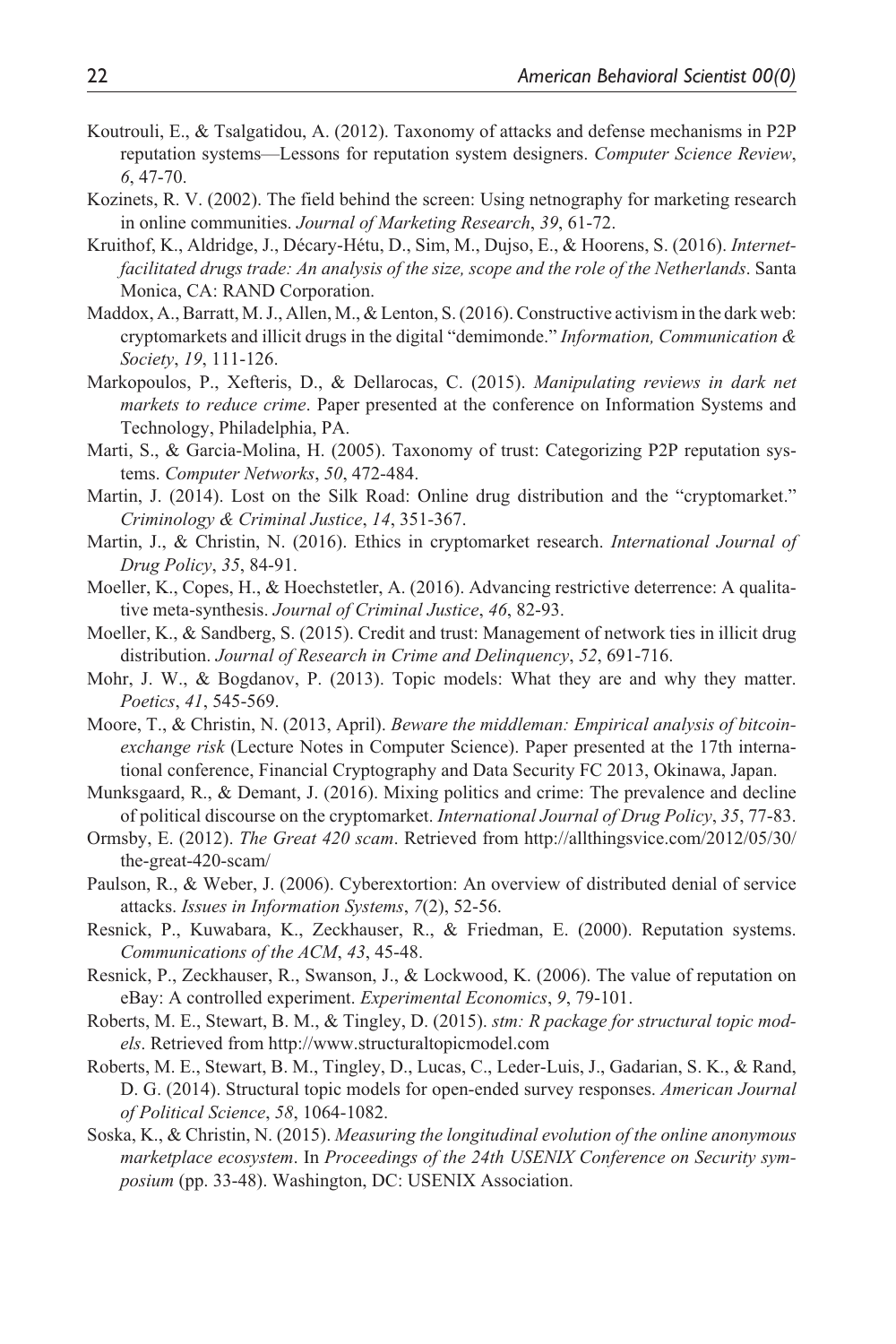- Soudijn, M. R., & Zegers, B. C. T. (2012). Cybercrime and virtual offender convergence settings. *Trends in Organized Crime*, *15*, 111-129.
- Van Buskirk, J., Bruno, R., Dobbins, T., Breen, C., Burns, L., Naicker, S., & Roxburgh, A. (2017). The recovery of online drug markets following law enforcement and other disruptions. *Drug and Alcohol Dependence*, *173*, 159-162.
- Van Buskirk, J., Roxburgh, A., Farrell, M., & Burns, L. (2014). The closure of the Silk Road: What has this meant for online drug trading? *Addiction*, *109*, 517-518.
- Van Hout, M. C., & Bingham, T (2013). 'Surfing the Silk Road': A study of users' experiences. *International Journal of Drug Policy*, *24*, 524-529.
- Van Hout, M. C., & Bingham, T. (2014). Responsible vendors, intelligent consumers: Silk Road, the online revolution in drug trading. *International Journal of Drug Policy*, *25*, 183- 189.
- Wehinger, F. (2011). *The dark net: Self-regulation dynamics of illegal online markets for identities and related services*. Paper presented at the European Intelligence and Security Informatics Conference, Athens, Greece. Retrieved from [http://ieeexplore.ieee.org/xpls/](http://ieeexplore.ieee.org/xpls/abs_all.jsp?arnumber=6061236) [abs\\_all.jsp?arnumber=6061236](http://ieeexplore.ieee.org/xpls/abs_all.jsp?arnumber=6061236)
- Williams, P., & Copes, H. (2005). "How edge are you?" Constructing authentic identities and subcultural boundaries in a straight edge internet forum. *Symbolic Interaction*, *28*, 67-89.
- Yar, M. (2005). The novelty of "cybercrime": An assessment in light of routine activity theory. *European Journal of Criminology*, *2*, 407-427.

#### **Blog and Forum Posts**

- Agora Marketplace Forums. (2014, May 9). Re: *The Scurvy Crew—Reviews and AWESOMENESS! Home of the finest hash, weed n' opium, Agora*. Unavailable online due to closure.
- DeepDotWeb. (2013a, December 6th). *Black market reloaded hacked—Around 200.000\$ stolen*. Retrieved from [http://www.deepdotweb.com/2013/12/06/bmr-hacked-around-](http://www.deepdotweb.com/2013/12/06/bmr-hacked-around-200000-stolen/)[200000-stolen/](http://www.deepdotweb.com/2013/12/06/bmr-hacked-around-200000-stolen/)
- DeepDotWeb. (2013b, December 14). *TorMarket hacked—Database leaked by . . . Dread pirate Roberts*. Retrieved from [http://www.deepdotweb.com/2013/12/14/tormarket-hacked-data](http://www.deepdotweb.com/2013/12/14/tormarket-hacked-database-leaked-by-dread-pirate-roberts/)[base-leaked-by-dread-pirate-roberts/](http://www.deepdotweb.com/2013/12/14/tormarket-hacked-database-leaked-by-dread-pirate-roberts/)
- DeepDotWeb. (2013c, December 13). "*So what's going on with all these DDOS attacks?"* Retrieved from [http://www.deepdotweb.com/2013/12/13/so-whats-going-on-with-all](http://www.deepdotweb.com/2013/12/13/so-whats-going-on-with-all-these-ddos-attacks/)[these-ddos-attacks/](http://www.deepdotweb.com/2013/12/13/so-whats-going-on-with-all-these-ddos-attacks/)
- DeepDotWeb. (2014a, March 20). *Pandora marketplace hacked: Losing 250.000\$ in BTC*. Retrieved from <http://www.deepdotweb.com/2014/03/20/pandora-hacked-losing-50-btc/>
- DeepDotWeb. (2014b, August 25). *Cannabis Road hacked: \$100.000 (~200 Bitcoins) gone*. Retrieved from [http://www.deepdotweb.com/2014/08/25/cannabis-road-hacked-](http://www.deepdotweb.com/2014/08/25/cannabis-road-hacked-100000-in-btc-gone/)[100000-in-btc-gone/](http://www.deepdotweb.com/2014/08/25/cannabis-road-hacked-100000-in-btc-gone/)
- DeepDotWeb. (2014c, February 13). *Silk Road 2.0 hacked, all bitcoins stolen—\$2.7 million*. Retrieved from [http://www.deepdotweb.com/2014/02/13/silk-road-2-hacked-bitcoins-sto](http://www.deepdotweb.com/2014/02/13/silk-road-2-hacked-bitcoins-stolen-unknown-amount/)[len-unknown-amount/](http://www.deepdotweb.com/2014/02/13/silk-road-2-hacked-bitcoins-stolen-unknown-amount/)
- DeepDotWeb. (2014d, May 21). *A scammer's remorse*. Retrieved from [http://www.deepdot](http://www.deepdotweb.co/2014/05/21/scammers-remorse/)[web.co/2014/05/21/scammers-remorse/](http://www.deepdotweb.co/2014/05/21/scammers-remorse/)
- DeepDotWeb. (2014e, August 1). *Outlaw market down—Possibly compromised by competitors*. Retrieved from [http://www.deepdotweb.com/2014/08/01/outlaw-market-down-possi](http://www.deepdotweb.com/2014/08/01/outlaw-market-down-possibily-compromised/)[bily-compromised/](http://www.deepdotweb.com/2014/08/01/outlaw-market-down-possibily-compromised/)